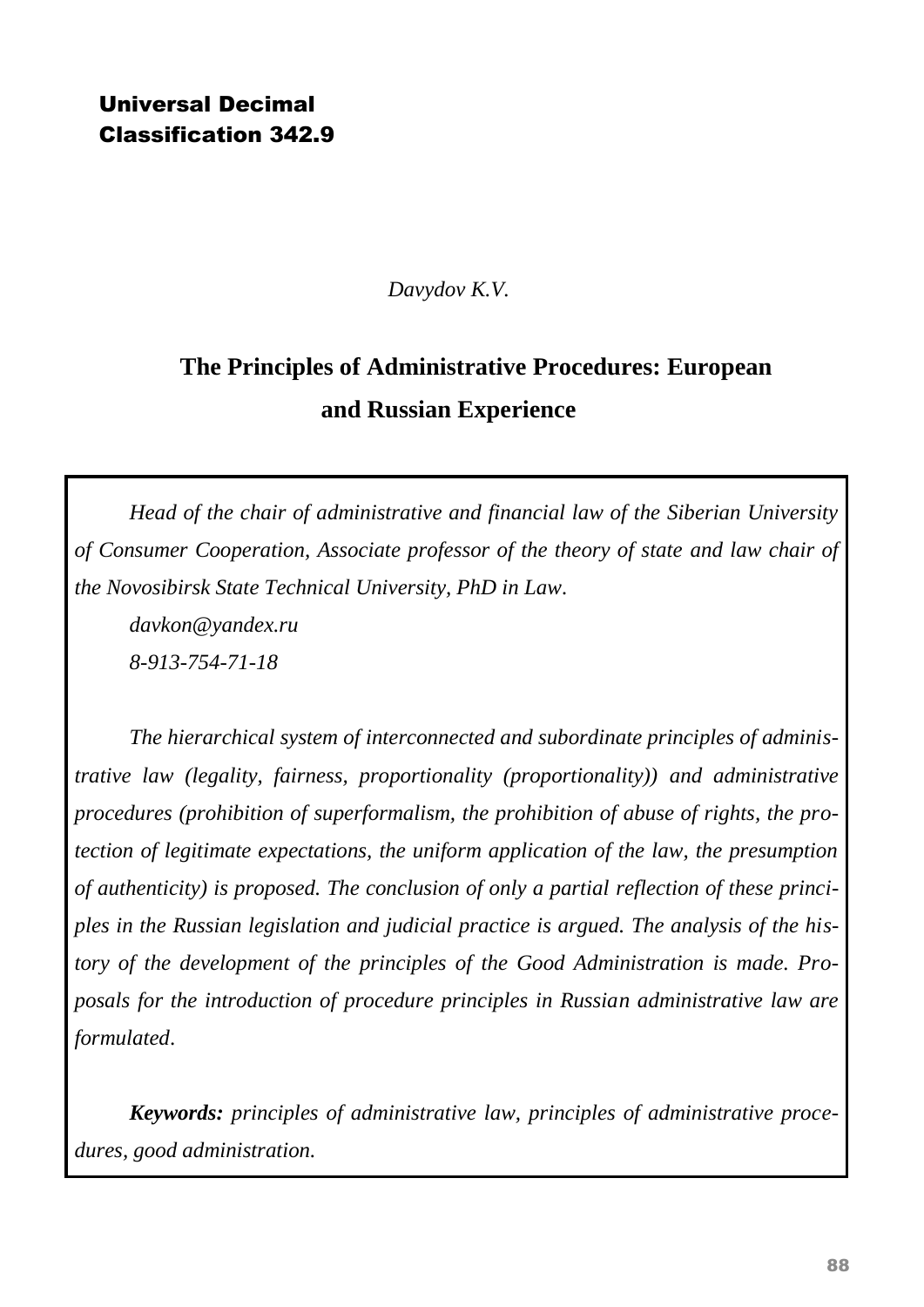*The feeling of the guiding principles and the based on them cognizing of the inner relationship and the degree of kinship of all legal concepts and norms are the most difficult task of our science, in fact this is what makes the nature of our activity scientific. Friedrich Carl von Savigny*

An analysis of the fundamental principles of this or that phenomenon is similar to the search for an elixir-stone: extremely abstract matter, moreover, very mobile, variable, permeating the various facets of the phenomenon, tends to slip away from the researcher. And at the same time it would be a mistake to suppose the phenomenon of the principles of causa sui; the latter, despite its immateriality, is obliged to be a real, effective, albeit a very peculiar instrument of legal impact.

Hence we shall derive the first peculiarity of the principles of administrative procedures – their *direct action, specific regulativity*. As will be shown below, some principles are more abstract, others are more specific. But in any case, they are formulated not as declarations, but with a clear and pragmatic goal – to act as a special means of legal regulation. The principles of procedures are intended to become a guide not only for the legislator, but also (which is extremely important) for the law enforcer.

Their second important feature is *universality*. The principles of administrative procedures often become the principles of all management activity, going beyond the legislation on administrative procedures.<sup>174</sup>

The third feature is *the open nature of the system of principles*. Whatever list is enshrined in the legislation on administrative procedures (and in the legislation as a whole), it is not a

 $\ddot{\phantom{a}}$ 

 $174$  It is interesting that steps are being taken in this direction in the post-Soviet space. For example, in Estonia, even though the law on administrative procedures of 2001 does not apply to certain groups of relations (for example, on provision legal protection for industrial property), the practice of the Estonian State Court extends to them general principles of administrative law and procedures, including the requirement of justification of an administrative act.

On this issue, see: *Pilving I.* Administrative Proceedings in the Legal System of the Republic of Estonia: Essence, Structure and Objectives // Administrative Justice: Towards the Development of a Scientific Concept in the Republic of Uzbekistan. Materials of the International Conference on the topic: "Development of Administrative Law and Legislation of the Republic of Uzbekistan in Conditions of the Country Modernization", March 18, 2010 / University of World Economy and Diplomacy. Editor in chief L.B. Hwang – Tashkent, 2011. p. 139.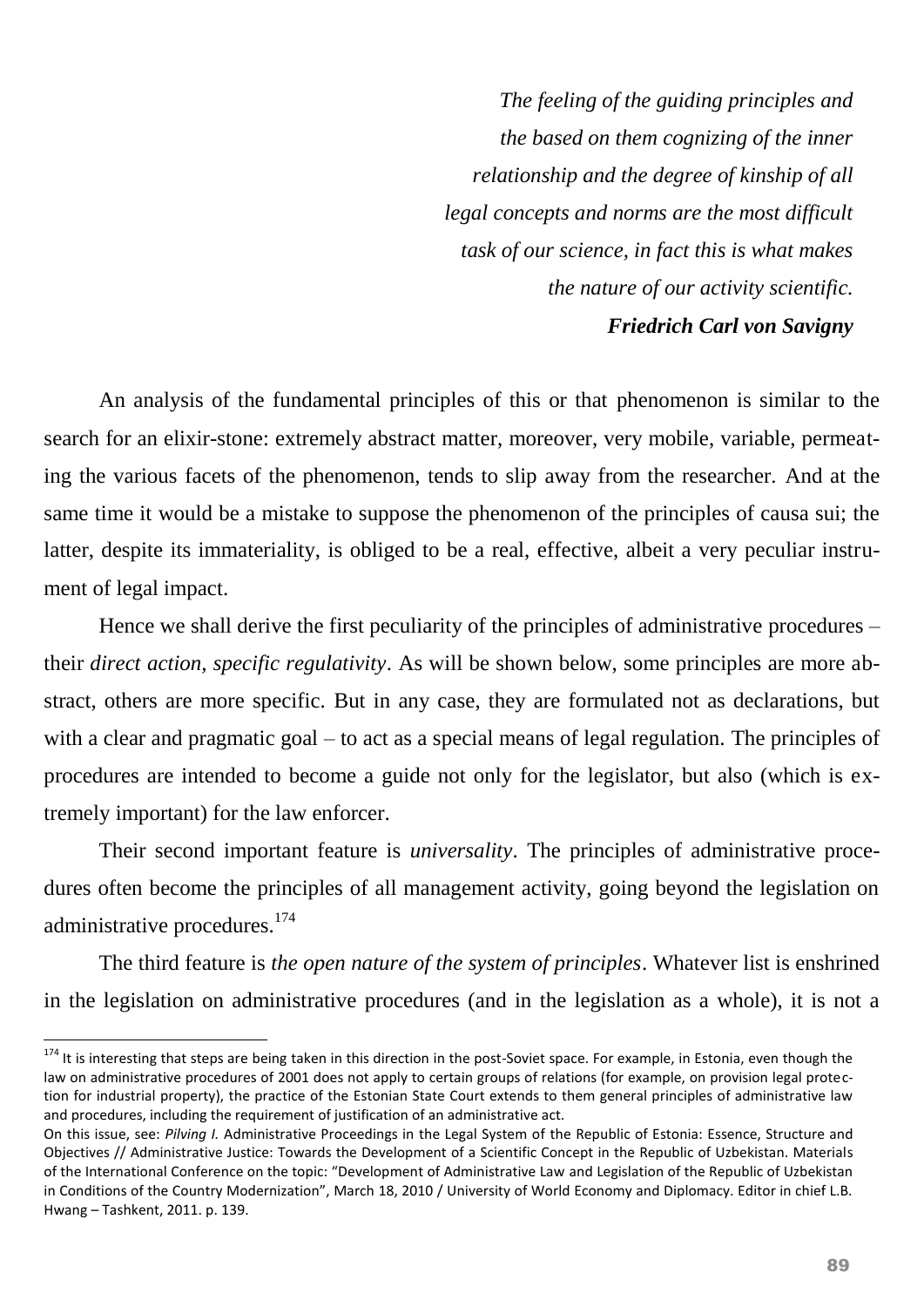"frozen" dogma. The content of individual principles can be changed, refined, supplemented, especially by judicial practice. No list of principles of any law should be regarded as a denial of the right to exist for other fundamental principles of public administration. This important point should be remembered by legislators in the post-Soviet states prone to creating "rigid" and "closed" legal forms.

The fourth feature is *the hierarchy* of principles. There are at least three operating "layers" of principles in the sphere of administrative procedures: firstly, general legal principles and principles of administrative law in general, secondly, the principles of administrative process, and, finally, the principles of administrative procedures. Each subsequent layer "flows" out from the previous one, but at the same time introduces novelties that reflect the specificity of a "narrowing" regulated sphere. This feature entails the rule that in the case of crossing, "collision" of principles, the priority should be given to more fundamental ones.

Among the functions of the principles of administrative procedures we may distinguish the following:

- 1) often preceding the adoption of certain laws, underlying the formation of procedures, the principles are intended to "prepare" the rule of law for their appearance and "hasten" the legislator;
- 2) ensuring of the well-known universality of legislation on administrative procedures; while it should be remembered that the operation of the principles of administrative procedures can go beyond the specific law, they immanently seek to cover as much as possible of the public relations. This desire is understandable and even fair, because it is not a question of the principles of a particular law, but a phenomenon more or less fully embracing the entire system of administrative procedures of different types;
- 3) help in establishing a balance between the legal and non-legal fundamentals of procedures;
- 4) equation of public and private interests, including the protection of persons without authority from possible abuse by the subjects of management, and on the other hand, the protection of the public administration from the dishonesty of citizens and organizations;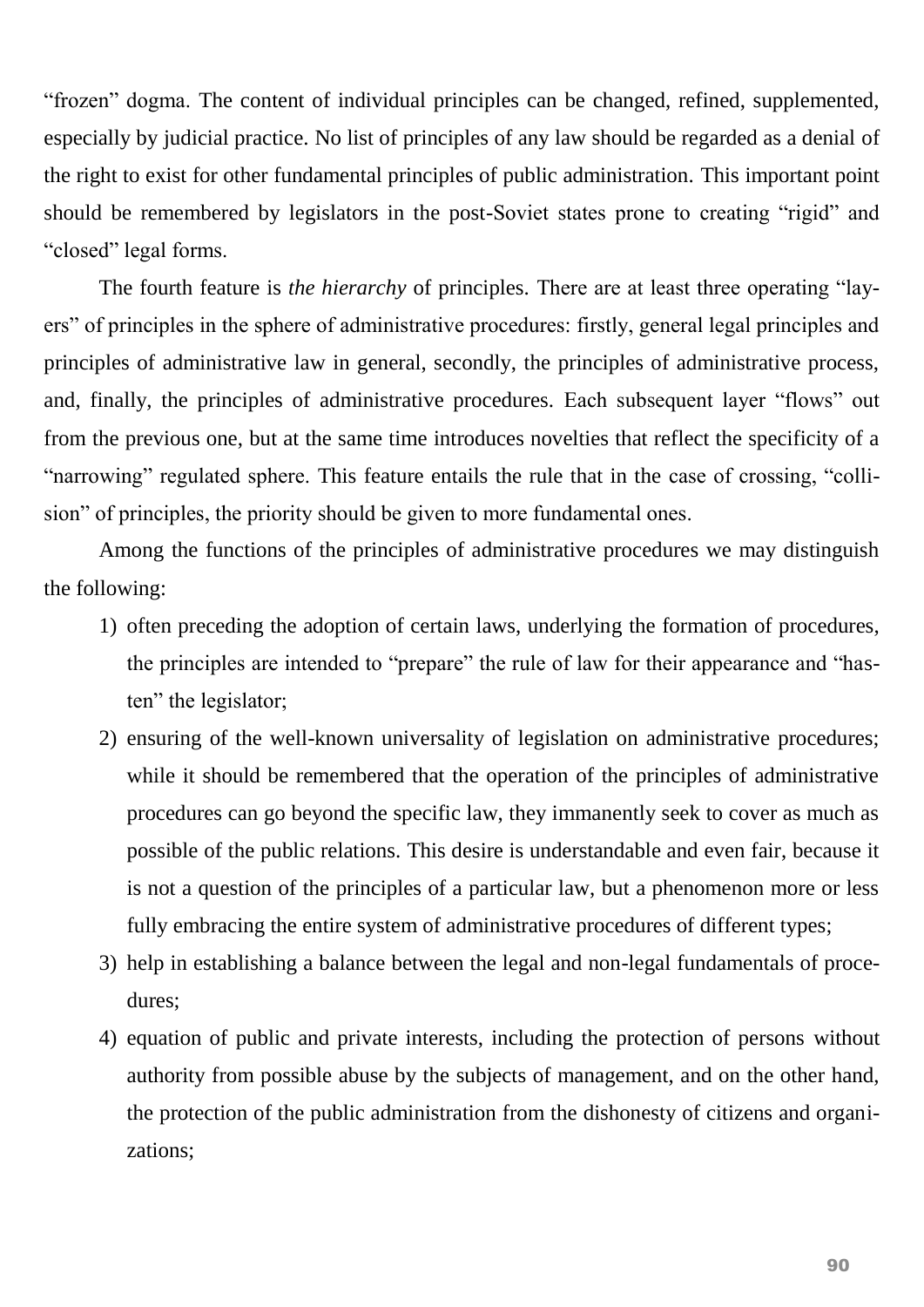5) finally, the purpose of the principles is to ensure the reality, the specific regularity of administrative procedures through the "fine-tuning of the law", and also serving as a mean of assessing related legal phenomena, in particular of discretionary administrative acts.<sup>175</sup>

As is known, more than half a century ago, a well-known Russian expert in the theory of law, S.S. Alekseev put forward the concept of "legal regimes". If before him Russian jurists differentiated the branches of national law using only two criteria – the subject and method of legal regulation, then S.S. Alekseev proposed one more – the principles of a branch.<sup>176</sup> This forecast for the increase in the role of the principles, alas, turned out to be largely unrealized. The very system of principles of Russian law has never been built. And their role in the mechanism of legal regulation was formulated quite arbitrarily. And if specialists in certain branches of Russian law (for example, civil law) in an alliance with the legislator tried to pay the problem some attention, the branch principles largely remained unexplored in the Russian administrative law.

In the case of procedural principles, the situation is somewhat more complicated. On the one hand, the principles of the public and private process are well known to the Russian legal order. At the same time they fully comply with all the major international standards. Thus, the provisions of article 6 of the Convention for the Protection of Human Rights and Fundamental Freedoms on the right to a fair trial are fully implemented in the Russian criminal (and, to some extent, civil) process.<sup>177</sup>

 175 *Davydov K.V.* Principles of Administrative Procedures: Comparative Legal Research // The Topical Issues of Public Law, 2015. no. 4 (34). p. 18.

German research literature distinguishes similar functions of principles: filling in the gaps, unifying and bringing to uniformity, the role of a landmark for the actions of administrative bodies, legitimization of administrative law and administrative practice (see: *Sommermann K.P.* Principles of Administrative Law // Digest of Public Law, 2016. no. 1. pp. 62-64).

<sup>176</sup> *Alekseev S.S.* General Theory of Law. Moscow, 1981. vol. 1. pp. 185, 245.

 $177$  Art. 6 "The right to a fair trial":

<sup>1.</sup> In the determination of his civil rights and obligations or of any criminal charge against him, everyone is entitled to a fair and public hearing within a reasonable time by an independent and impartial tribunal established by law. Judgment shall be pronounced publicly but the press and public may be excluded from all or part of the trial in the interests of morals, public order or national security in a democratic society, where the interests of juveniles or the protection of the private life of the parties so require, or to the extent strictly necessary in the opinion of the court in special circumstances where publicity would prejudice the interests of justice.

<sup>2.</sup> Everyone charged with a criminal offence shall be presumed innocent until proved guilty according to law.

<sup>3.</sup> Everyone charged with a criminal offence has the following minimum rights:

<sup>(</sup>a) to be informed promptly, in a language which he understands and in detail, of the nature and cause of the accusation against him;

<sup>(</sup>b) to have adequate time and facilities for the preparation of his defence;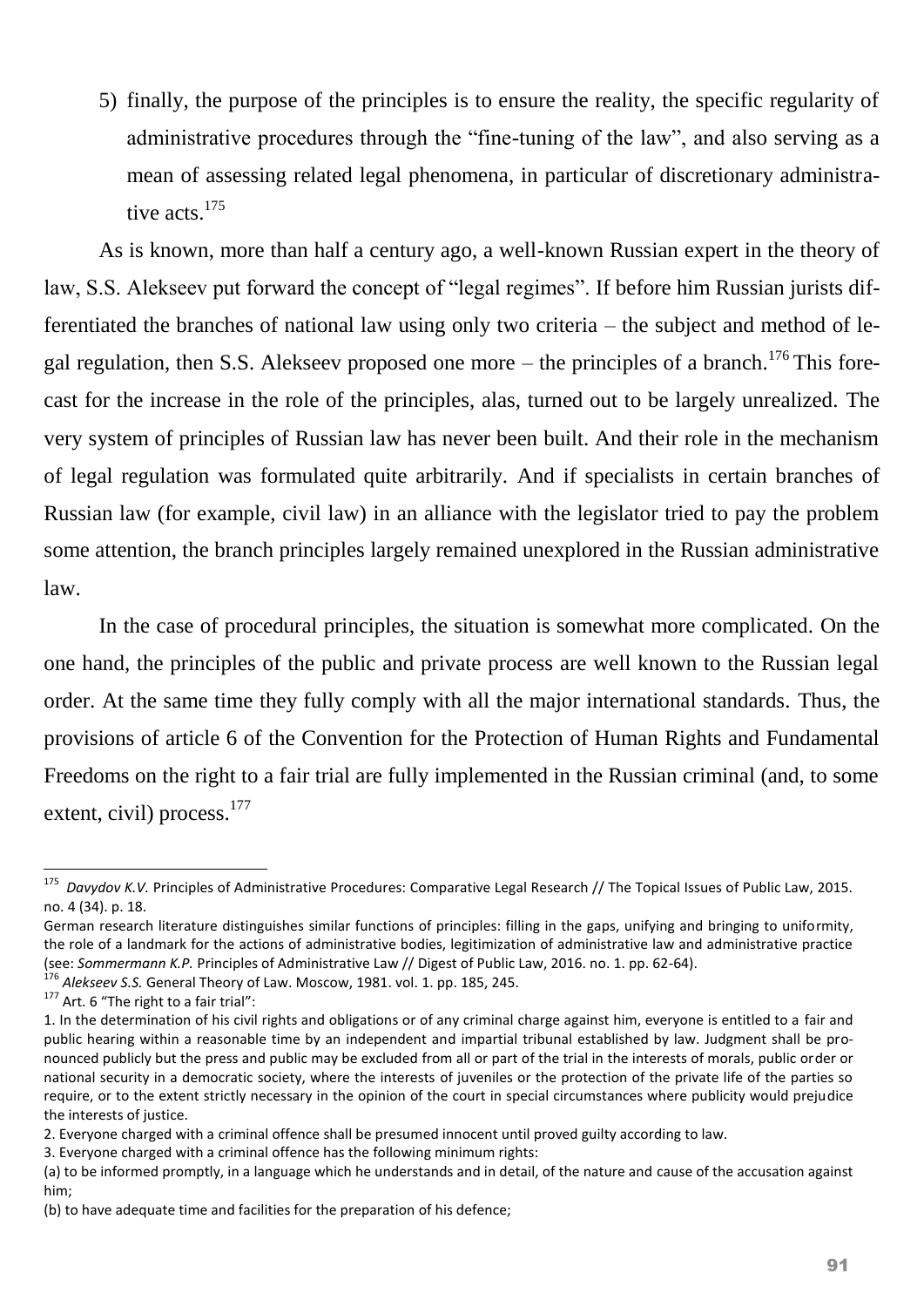On the other hand, the very institutes of administrative procedures, and especially their principles, as well as the principles of administrative law in general, for the Russian legislator and even the doctrine still remain largely unexplored and obscure problem. Of course, the task of analyzing and constructing a system of general principles of administrative law goes beyond the scope of this paper. $178$ 

However, first, let's ask a few provocative questions, which reflect some of the challenges that the institute of administrative procedures faces in the foreign legal orders.

1. Whether the essence of principles is contradicted by the attempts of their legalization, including in the texts of laws?

As noted by Julio Ponce, the development of administrative procedures is a "battle of norms and principles", a constant battle between formalization restrictions and informal "mobility", flexibility.<sup>179</sup> As written by D. Kenneth, "the principles of legality and legitimacy were criticized by some researchers for their excessive extravagance; they do not work because of widespread discretion".<sup>180</sup>

It seems that there is no unbridgeable gulf here. Methods of curbing discretion are, on the one hand, mechanisms of publicity, public involvement (here the principles of administrative procedures are simply irreplaceable), and on the other hand, proper administrative and, of course, judicial practice. It is judicial practice that is the "great equalizer" of norms and principles. If there is such the legislation on administrative procedures and their principles not only do not conflict, but on the contrary – harmoniously complement each other. However, the principles of administrative procedures should have a certain legal measuring. Therefore, such pseudo-legal principles, such as "efficiency", are beyond the scope of this study.

<sup>(</sup>c) to defend himself in person or through legal assistance of his own choosing or, if he has not sufficient means to pay for legal assistance, to be given it free when the interests of justice so require;

<sup>(</sup>d) to examine or have examined witnesses against him and to obtain the attendance and examination of witnesses on his behalf under the same conditions as witnesses against him;

<sup>(</sup>e) to have the free assistance of an interpreter if he cannot understand or speak the language used in court. (Reference legal system "Konsultant Plus").

<sup>178</sup> On this issue, see, for example: *Sommermann, K.P.* Principles of Administrative Law // Public Law Digest, 2016. no. 1. pp. 41- 86

<sup>179</sup> See: *Ponce J.* Good Administration and Administrative Procedures, Journal of Global Legal Studies, Indiana, 2005. Volume 12, Issue 2, pp. 564-565.

<sup>&</sup>lt;sup>180</sup> *Kenneth D.* Discretionary Justice, University of Illinois Press, 1973, p. 31.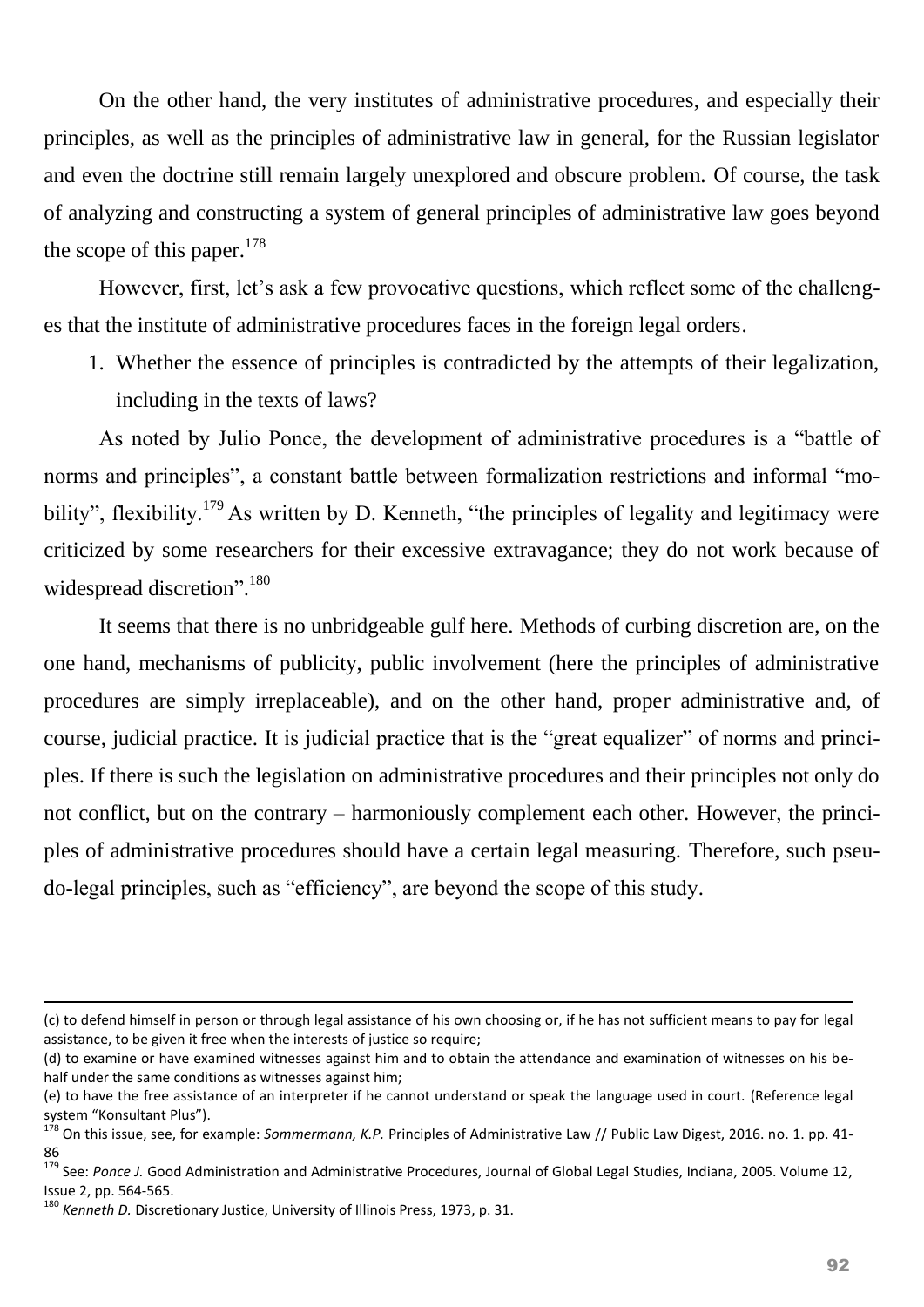2. The next problem stems from the previous one and is its particular case. How promising are the legislative bases of administrative procedures in supranational entities. Does not the emergence of such structures mean a transition into the era of principles?

It seems that the obvious "fascination" with the problem of precisely the principles of administrative procedures by many European researchers is precisely explained by the difficulties in creating a universal "classical" legal framework at the level of the European Union. This problem is also being updated for a number of post-Soviet countries, including Russia, with the development of integration processes of the Single Economic Space.

However, in our opinion, it is far from obvious that the supranational level itself a priori paralyzes the idea of formalizing legal requirements. Here we can recall the work of the collective ReNUAL<sup>181</sup>; it is quite possible that the rapid growth of the principles of administrative procedures (primarily through judicial practice) is another harbinger of the appearance in the future of a new legal array. So the bias towards principles is not a threat to legislation, but a temporary phenomenon, which, moreover, allows us to accumulate a certain critical mass of legal material. So the development of both the administrative procedures themselves and their principles are equal and actual tasks for the Russian integration processes.

3. The third challenge is mobility, the constant variability of administrative procedures and their principles.

Indeed, for example, the reform of the German legislation on administrative procedures of 1996 greatly changed the existing accents. And judicial practice often goes even further in its experiments. However, it seems, with all the mobility, the principles of administrative procedures are relatively stable. Their "core" can withstand even the strongest strikes of the legislator.

4. Finally, the fourth point. As Eberhard Schmidt-Assmann notes, the administrative procedures play a special role in the model of the welfare state, imposing additional high standards of protection the rights and legitimate interests, contributing to the public's assistance, and also demanding a relatively effective work of the state apparatus.<sup>182</sup>

 $181$  ReNEUAL. Model Rules of the EU Administrative Procedure 2014, 2014 //

URL: http://www.reneual.eu/publications/ReNEUAL%20Model%20Rules%202014/ReNEUAL-%20Model%20Rules-Compilation%20Books%20I\_VI\_2014-09-03.pdf accessed: 10.07.2015.

<sup>182</sup> *E. Schmidt-Assmann*, Structures and Functions of Administrative Procedures in German, European and International Law // Transformation of Administrative Procedures, edited by J. Barnes, Sevilla: Global Law Pres, 2008. p. 52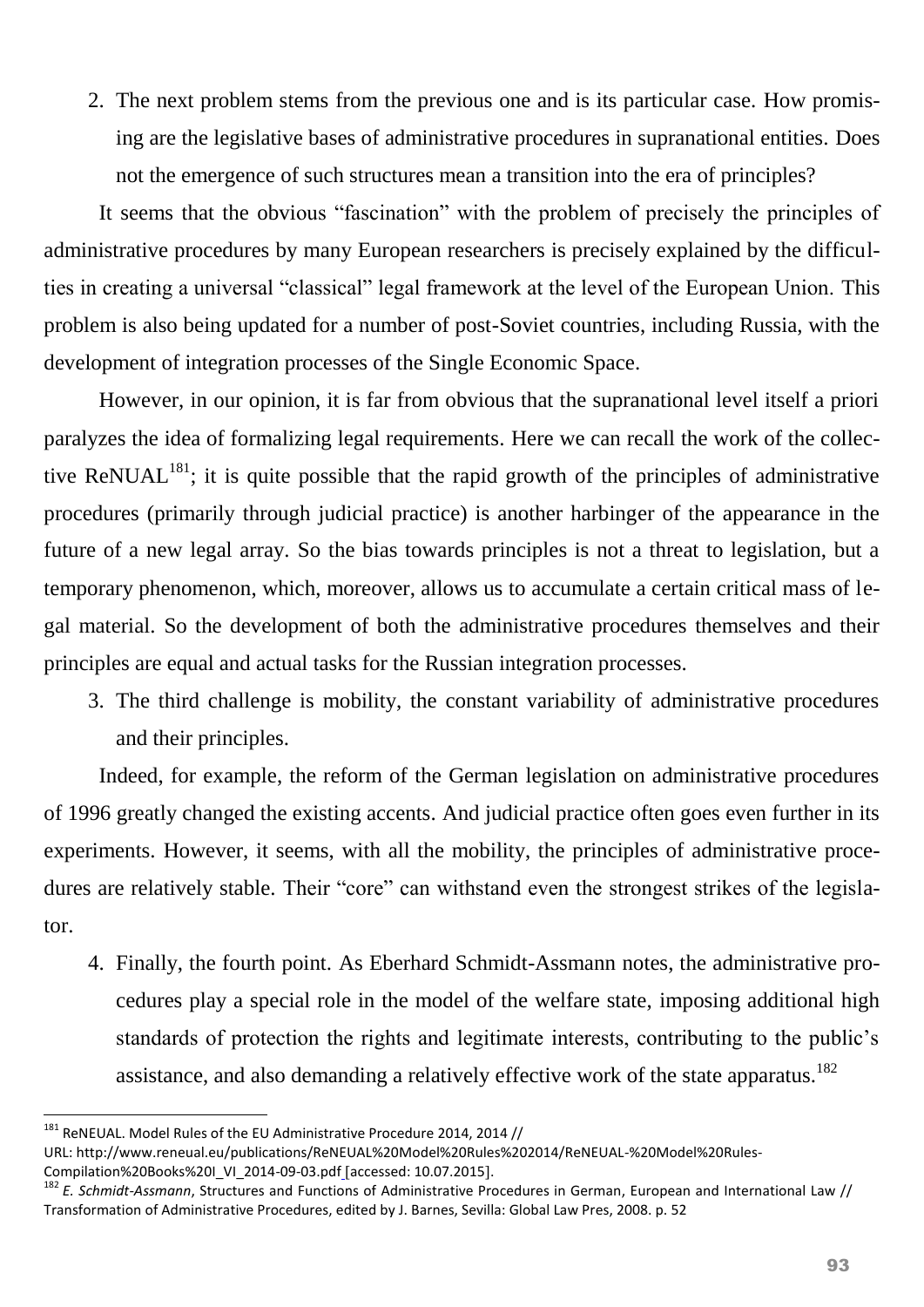It is possible to continue this thesis: that which we call administrative procedures, the modern principles of administrative procedures is primarily the product of the development of European legal systems of the last several decades that went hand in hand with the economic growth in the countries mentioned. But does this mean that with the economic crisis development, the worsening of the economic situation in the countries of the EU, the CIS, and Russia the urgency of this phenomenon will decrease? Or, are the principles of administrative procedures possibly generally unrealizable in the conditions of the economic crisis?

I think that this question should be answered negative. Ipso facto, the introduction of such high standards for the implementation of public administration, of course, requires a certain preparedness of legal systems. However, this is hardly a matter of material development. As was rightly noted in the draft laws on administrative procedures introduced in the early 2000s to the Russian parliament, their adoption would not require significant additional costs. We add: but the indirect effect can be just the opposite; the organization of public management on a firm basis of law under a reasonable system of principles is a very positive circumstance from the point of view of investors (both foreign and domestic). So administrative procedures are not a costly "black hole", but a factor contributing to the growth of investments.

Thus, we can make an intermediate conclusion: after all modern challenges, the institute of administrative procedures in general and their principles in particular retains and even multiplies its significance.

Let's briefly outline the groups of the most important subordinated guiding fundamentals, the influence of which is decisive for the principles of administrative procedures, and hence the entire public administration system.

1. We propose to refer the principle of legality, the principle of fairness (reasonableness, conscientiousness) and the principle of proportionality to the basic general legal principles that have a major impact on administrative procedures.

1.1. The principle of legality, as is known, has a formal and substantial, procedural and material measuring. In other words any actions, administrative acts should be taken by authorized legal entities in the established order (procedure), in the prescribed form and comply with the legislation in their content. The German approach to legality proceeds from the premise that the basic rules should be enshrined in the normative acts of the highest legal force; subordinate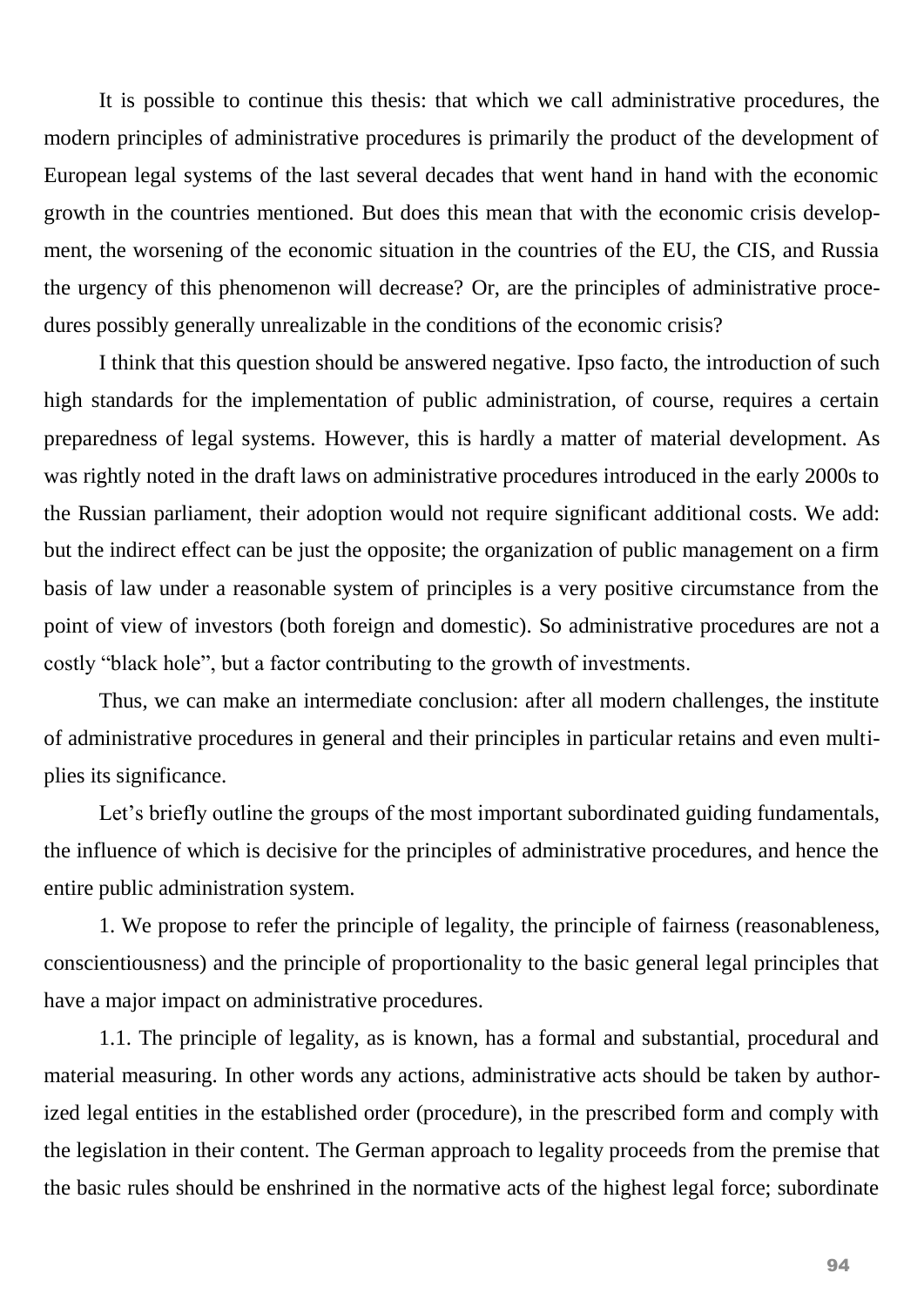regulation is allowed only in cases directly stipulated by law. However, this concept has not been adopted in all European countries. So, according to the remark of K.P. Sommermann, the French executive branch has a special power to issue orders, which it uses in those limits in which the constitution does not provide for the exclusive competence of the legislator.<sup>183</sup> Formally, the Russian legal system enshrines the German model, because, according to part 3 of article 55 of the Constitution of the RF, the rights and freedoms of a person and a citizen can be restricted by a federal law. Accordingly, substatutory regulation of restrictions should be based on a direct law norm. However, in reality the French approach also has had a certain effect on the Russian public administration. <sup>184</sup>

An interesting rule is contained in part 10 of article 15 of the Administrative Procedural Law of Latvia 2001: "An institution (administration) and the court have no right to refuse to resolve an issue on the grounds that this issue is not regulated by law or other external normative act (prohibition of legal obstruction of institutions and courts). They have no right to refuse to apply a norm of law on the grounds that this norm of law does not provide for a mechanism of application, that it is imperfect or that no other normative acts have been issued that would more fully regulate the application of the relevant norm of law. This does not apply only to the case where an institution, which must use this norm of law or otherwise participate in its application, has not been established and does not operate".<sup>185</sup> In fact, in this case, the principle (requirement) of the gaplessness of law, the inadmissibility of refusing to accept an administrative act in view of the defective legislation is proclaimed. Unfortunately, this edge of legality is not known to the Russian law and order.

The next aspect of the operation of the principle of legality is related to the analogy of the law (i.e. application in the absence of a special norm to legal relations of a similar norm). As is known, an analogy is not allowed in the substantive public law of Russia, and, on the contrary, in private substantive law it is widely used (article 6 of the Civil Code of the Russian Federation). Legislation on the judicial process in some cases directly establishes the analogy of a law (article 1 of the CPC RF, article 2 of the CACP RF); in the criminal process this is "legalized"

<sup>183</sup> *Sommermann K.P.* Op. cit. p. 67.

<sup>184</sup> This is primarily about the empirically derived and confirmed by the Constitutional Court of the RF right of the President of the Russian Federation to a forward-looking norm-setting. However, it is in the sphere of administrative procedures this legal opportunity of the head of the state has not been directly realized yet.

 $^{185}$  Collection of legislative acts on administrative procedures. Tashkent, 2013. p. 257.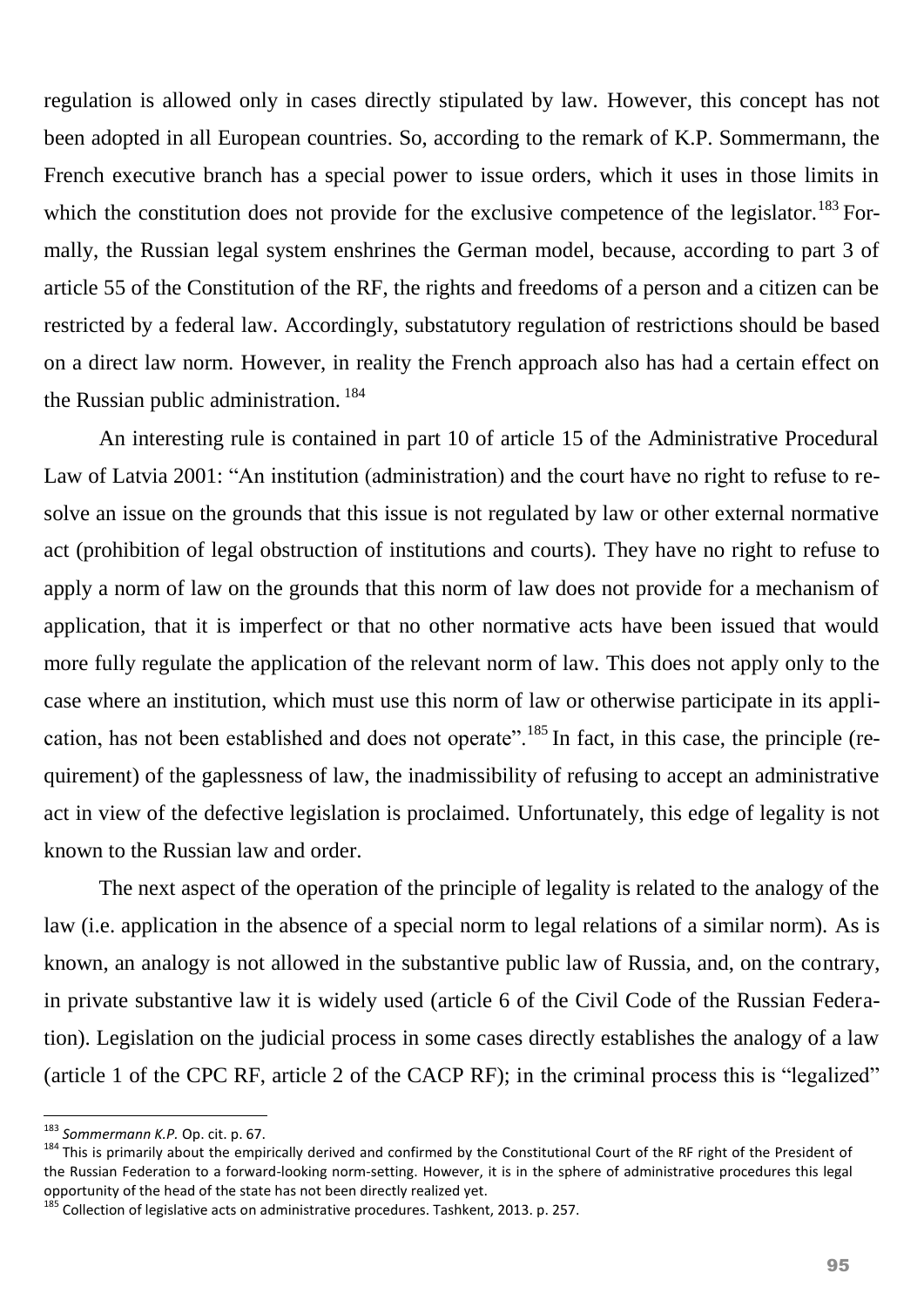by judicial practice.<sup>186</sup> We believe that the analogy of a law is fully applicable to administrative procedures, it follows from their general procedural nature. That is, if, for example, a specific normative act does not enshrine the obligation of documents receiving authority or official to issue a certificate on their acceptance, this does not mean that the applicant does not have the right to receive it. In this case, similar rules on the procedures for registering documents from other normative acts shall be applied.<sup>187</sup>

The next conceptual point: how widely should we understand the range of the subjects of legality? I.e. whether to reduce it only to the actions of the public administration or to extend it also to powerless entities? Of course, the main addressee of the requirements of administrative procedures is public authorities and their officials. However, this does not mean that citizens (organizations) are excluded from the scope of this principle. Another thing is that the degree of "intensity" of its impact in respect of citizens (organizations) largely depends on the type of procedures. Thus, violation of the requirements of mandatory procedures in the field of control (supervision) entails public responsibility, including of powerless entities. The violation by an applicant of the legislation on the provision of public services (for example, failure to provide all necessary documents by the applicant) only leads to a refusal to satisfy the application.

Separately, we shall mention administrative discretion (i.e. discretion of public authorities and their officials). The possibility of acting at discretion gives flexibility to legal norms, does not allow them to "freeze" and "ossify". On the other hand, the variation of legal capacities on the part of the executive authorities (for example, the choice of decisions on granting or refusing to grant a particular good, a special status) in the absence of clear criteria for making a decision, threatens to violate the principle of legality. One of the most important tasks of administrative procedures is just to create a legal framework for discretion, and hence to strengthen the rule of law in public administration.<sup>188</sup>

<sup>&</sup>lt;sup>186</sup> See, for example: Decision of the Constitutional Court of the Russian Federation No. 114-O from 24.04.2002 On the complaint of citizens Vakhonin Alexander Ivanovich and Smerdov Sergey Dmitrievich against violation of their constitutional rights by part three of article 220.2 of the Code of Criminal Procedure of the RSFSR (RLS ConsultantPlus).

Of course, the analogy of the law should not worsen the situation of a powerless entity.

It is noteworthy that this approach is reflected in part 2 of article 17 of the mentioned Latvian law: "If an institution or a court finds a gap in the system of law, it may rectify it by using the method of analogy, that is, by a systematic analysis of the legal regulation of similar cases and by applying the principles of law determined as a result of this analysis to the particular case. Such administrative acts as infringe human rights of an addressee may not be based on analogy" (Collection of legislative acts on administrative procedures. Tashkent, 2013. p. 258)/

<sup>188</sup> On this issue, see: *Davydov K.V.* Legislation on Administrative Procedures and Discretionary Administrative Acts: Theory and Practice Issues // Bulletin of Voronezh State University. Series: The Law, 2015. no. 2 (21). pp. 113-128.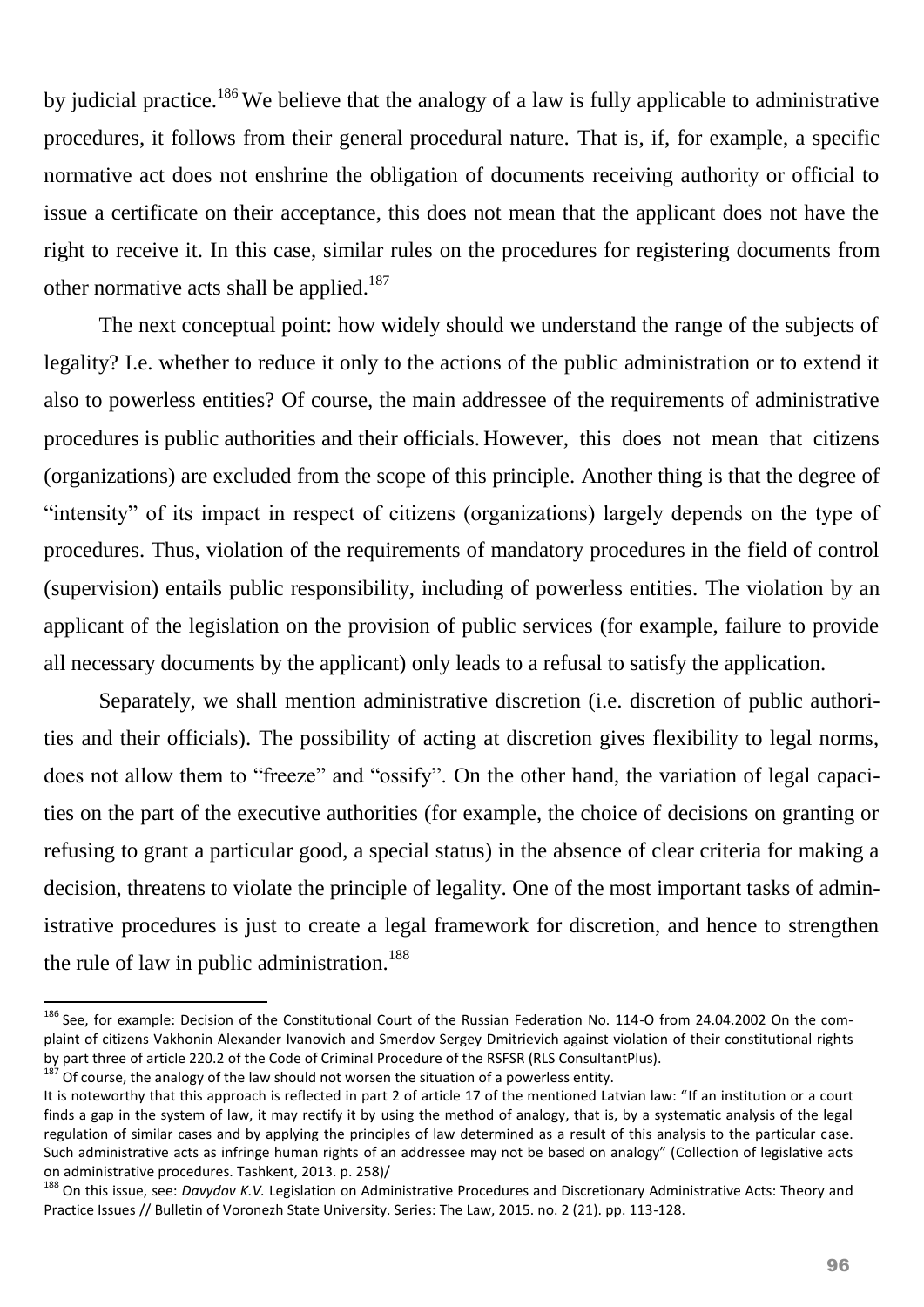Concluding the general characteristic of the principle of legality of administrative procedures, it is necessary to determine the consequences of violations of the latter. Such consequences for violators, as already noted above, are obvious: legal responsibility, denial of meeting an application, etc. However, what are the consequences for the legal result of an administrative procedure – an administrative act? In other words, is the violation of a procedure always leads to the illegality and invalidity of an act? Foreign legal systems solve this issue differently, and the position of the legislator may change over time. Thus, the original version of the German Federal Law of 1976 On Administrative Procedures (hereinafter referred to as LAP of the FRG of 1976) was fairly lenient towards procedural violations (enshrined the freedom of form and prohibited super-formalism). Reforms of the 1990s conducted in the interests of business went even further. The current version of article 45 of the German law provides, first, the possibility of correcting violations of the procedure not only in the course of a case considering by an administrative body itself, but even before the end of a judicial dispute about such an illegal act. The second (and rather unexpected) consequence of the violation of specific procedural requirements (on hearing the addressee of an administrative act, as well as on the justification of the administrative act) is to extend the time limits for appealing corresponding administrative acts.

Russian legislation avoids the slightest attempts to formalize the consequences of violations of administrative procedures from the point of view of legal force, the operation of administrative acts (this is understandable, because there is still no full-fledged legal framework for the institute of administrative acts in the Russian administrative law). An exception to this rule is the Federal Law No. 294-FL On the Protection of the Rights of Legal Entities and Individual Entrepreneurs in the Conduct of State Control (Supervision) and Municipal Control<sup>189</sup> from December 26, 2008, the article 20 of which contains the list of gross violations of the procedural requirements of this law that involve the invalidity of the results of verification, thus of a final administrative act.

1.2. The principle of justice (reasonableness, good faith) embodies the axiological (valuebased) principle in law. This principle plays the greatest role in the Anglo-Saxon legal system, where even the very concept of procedural principles is called "natural justice". However, in the

<sup>&</sup>lt;sup>189</sup> Russian Gazette, 2008. December 30.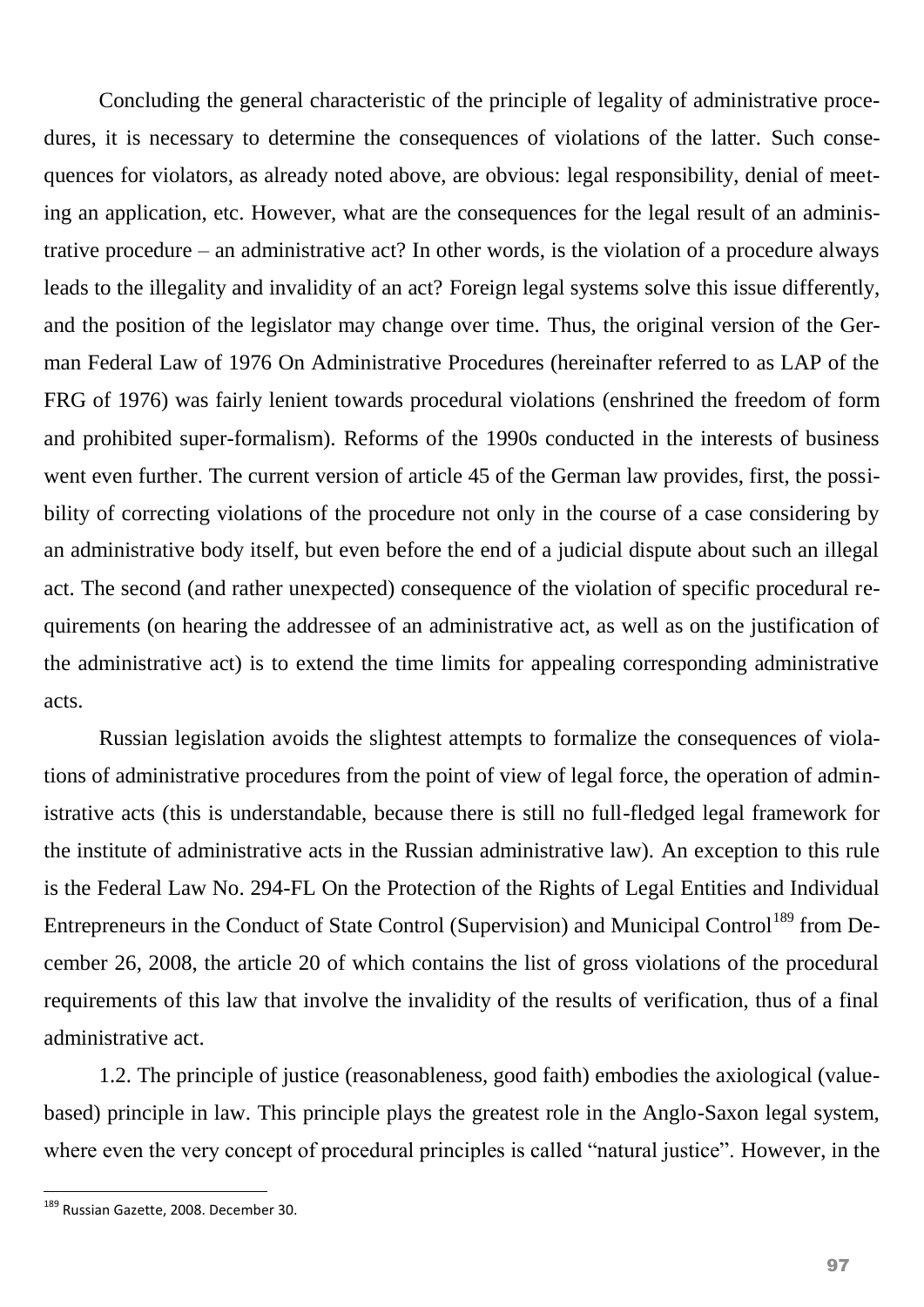Romano-German legal system the principle of justice, which is much less formalized than the principle of legality, plays an outstanding role. In the Russian law the latter is mentioned in civil law: for example, according to paragraph 2 of article 6 of the Civil Code of the Russian Federation, "if it is impossible to use the analogy of law, the rights and obligations of the parties are determined on the basis of the general principles and sense of civil law (analogy of law) and *the requirements of good faith, reasonableness and justice*". Despite the fact that Russian administrative legislation avoids such formulations, judicial practice proceeds from the premise that this principle is constitutional, and therefore, general legal. $190$ 

Of course, the decision on the question of which rules, actions, acts are fair, reasonable and good faith in each specific case is carried out by an authorized administrative body, also by the court, taking into account all the circumstances of the case. It is legally impossible to formalize these criteria in advance; the operation of the principle of justice implies the discretion of the authorized body.

We believe that in their content the principles of administrative procedures are a combination of two main legal principles – legality and justice. The proportion of these principles affects the degree of formalizability of each specific principle and the specificity of its regulatory impact.

1.3. The principle of proportionality.

 $\overline{a}$ 

According to Armin von Bogdandi and Peter M. Huber, in many respects this principle began the constitutionalization of administrative law. Already pledged in the Prussian police law, over time, it "broke free", embraced the entire administrative law (including, of course, administrative procedures), and then began its victorious procession through other public sectors, and also entered the dogmatics of fundamental rights; Through the European Convention on Human Rights and the practice of European courts it has been moved to other European legal orders.<sup>191</sup> Perhaps, nowadays the principle of proportionality can be attributed to one of the most important "cross-cutting" principles, including, of administrative procedures application. It is a synthesis of principles of legality and expediency (reasonableness). If the judicial practice is a "great conciliator" of the norms of law and principles, then proportionality is a universal

<sup>&</sup>lt;sup>190</sup> See: Decisions of the Constitutional Court of the Russian Federation No. 11-P from June 19, 2002, No. 2-P from 19.01.2016; Rulings No. 1387-О from June 13, 2016, No. 1428-О from July 07, 2016, No. 1460-О from July 19, 2016, and others.

<sup>191</sup> *Armin von Bogdandi, Peter M. Huber*, The State, Public Administration and Administrative Law in Germany // Public Law Diges, 2014. no. 1 (3). p. 46.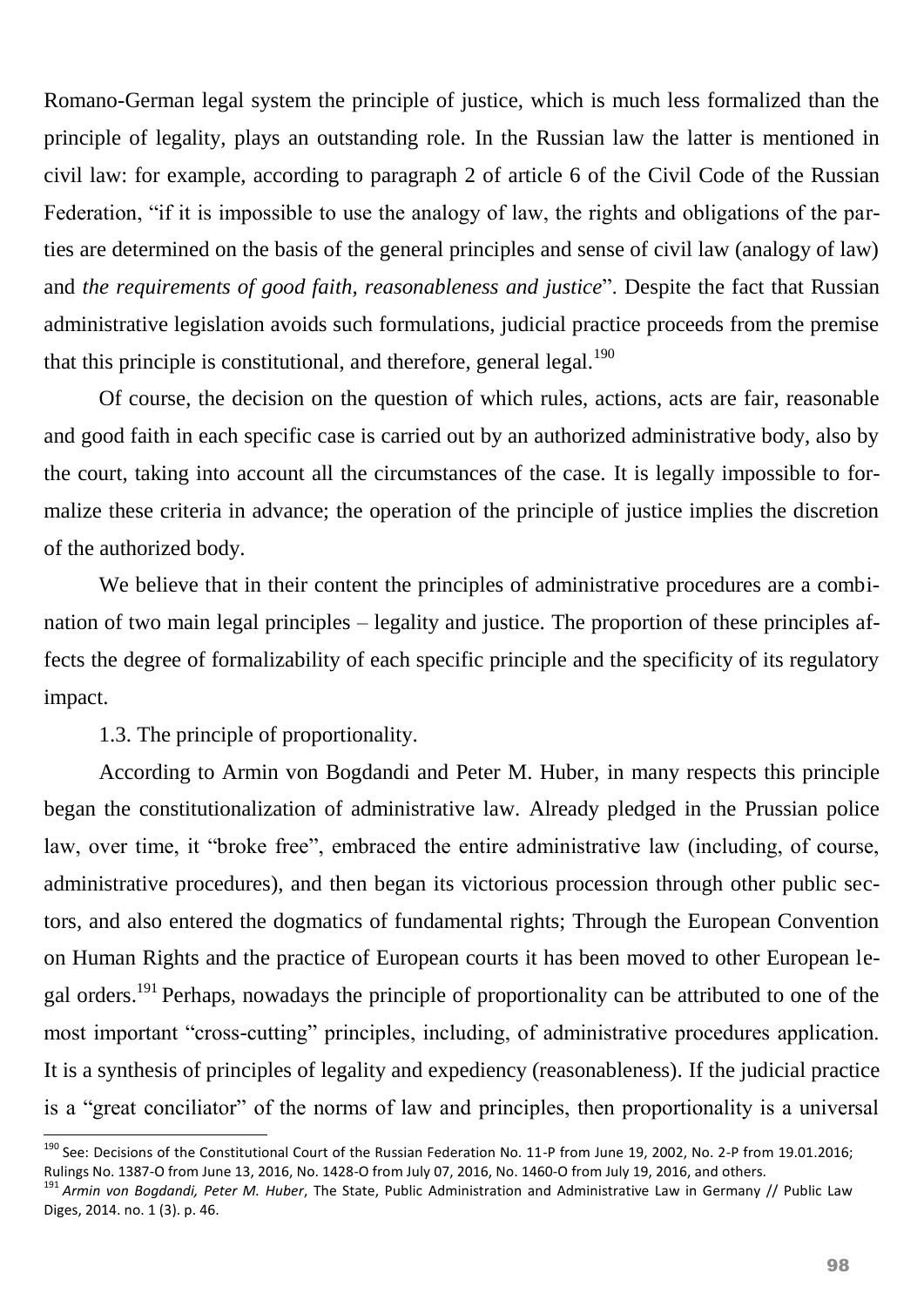balancer of all basic legal phenomena, including the principles of procedures in relation to each other.

As is known, the proportionality test includes three criteria: first, means intended to achieve the goal of the government should be suitable for achieving this goal (appropriateness); secondly, from among all those suitable ones, the means should be chosen that restricts the right of a private person minimally (necessity); thirdly, the harm to a private person from the restriction of his right should be proportional to the benefit of the government with respect to achieving the stated goal (proportionality in the narrow sense).<sup>192</sup> The principle of proportionality applies only in cases where the legislation allows for administrative discretion.

This principle has a constitutional basis in the Russian Federation. According to зart 3 of article 55 of the RF Constitution, "the rights and freedoms of man and citizen may be limited by the federal law *only to such an extent to which it is necessary for the protection of the fundamental principles of the constitutional system, morality, health, the rights and lawful interests of other people, for ensuring defence of the country and security of the State*". However, in general, this principle is applied not so much in positive, as in protective, jurisdictional procedures (for example, in dealing with issues of deportation, administrative expulsion of foreign citizens). Moreover, the Russian courts not being fully aware of its content essentially declare this principle. In fact, the proportionality test is not applied in the Russian legal system; courts only use a nice foreign term, in fact discussing about the fairness, reasonableness, acceptability (or, accordingly, injustice, unreasonableness, unacceptability) of various measures. Paradoxically, the Anglo-Saxon doctrine of "natural justice" is now closer to law enforcement practice, in spite of the fact that traditionally German influence on the Russian public legislation cannot be overestimated. The scientific doctrine of this principle in Russia is still in its infancy.<sup>193</sup>

2. The second set of principles consists of the principles of administrative process (objectivity and impartiality of consideration and resolution of the case, the principle of the state language, publicity, efficiency and economy, ensuring the right to defense etc.).

<sup>192</sup> *Moshe Cohen-Elia, Iddo Porat*, The American Method of Weighing Interests and the German Test for Pproportionality: Historical Roots // Comparative Constitutional Review, 2011. no. 3 (82). p. 61.

<sup>193</sup> See: *Tolstykh V.L.* Constitutional Justice and the Principle of Proportionality // Russian Justice, 2009. no. 12. pp. 47-56; *Sherstoboev O.N.* The Principle of Proportionality as a Prerequisite for the Expulsion of Foreign Citizens outside the State of their Residence: the Limits of Legal Restrictions // Russian Juridical Journal, 2011. no. 4. pp. 51-59.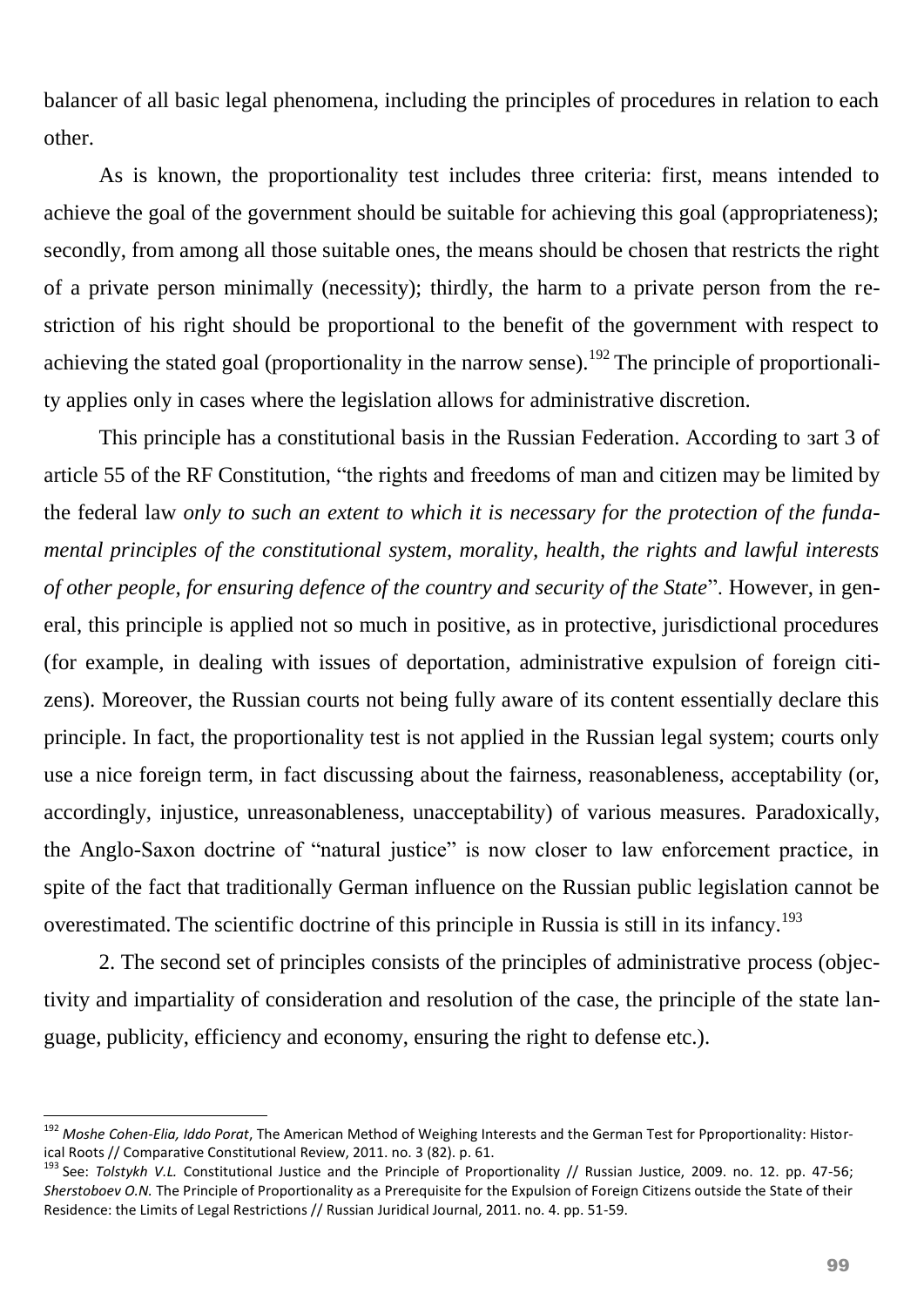All of them are relevant for administrative procedures, with certain clarifications. So, the principle of publicity in a trial means the openness of the court session for any third parties, even if the judicial decision taken does not affect their legal status in any way. Without doubt, the openness of a judicial process is not absolute; it is limited in cases where the consideration involves a secret protected by law (state, commercial, medical, etc.), also in other cases when it is necessary to protect the rights and legitimate interests of its parties. Administrative procedures are initially more "closed"; under the general rule, only persons with a legal interest participate in resolving a case. Exceptions are procedures with public hearings, any citizens can attend them.

3. Principles of administrative procedures themselves.

Legislations of foreign countries, as well as scientific doctrine, distinguish various sets of such principles. Let us briefly describe the most common, generally recognized of them.

3.1. The principle of prohibition of abuse of formal requirements (prohibition of super formalism).

This principle means: an administrative authority or an official is prohibited to encumber citizens (organizations) with obligations, refuse to grant them any right only to satisfy formal requirements, including internal organizational rules, if an administrative case can be considered without complying with them (naturally, with the exception of cases directly stipulated by law). This principle has a number of purely procedural aspects. Thus, at the stage of initiating a procedure a refusal to accept documents only in connection with obvious and correctable errors in them is not allowed. In case of submission of documents to an unauthorized person, the latter, under the general rule, must itself forward it to the competent authority (and not return it to the applicant). It is not allowable to refuse to accept documents in considering a case only because of easily removable errors. Finally, the main conclusion from this principle is that the refusal to satisfy an application (as an alternative – the adoption of another unfavorable act) is unacceptable in view of only formal violations of an administrative procedure.

Unfortunately, this principle is being introduced into the practice of Russian public administration, especially in the field of control and supervision, with great difficulty. So, often control bodies refuse to issue a necessary document (for example, accreditation) due to the most insignificant violations. While from the point of view of this principle they should have ignored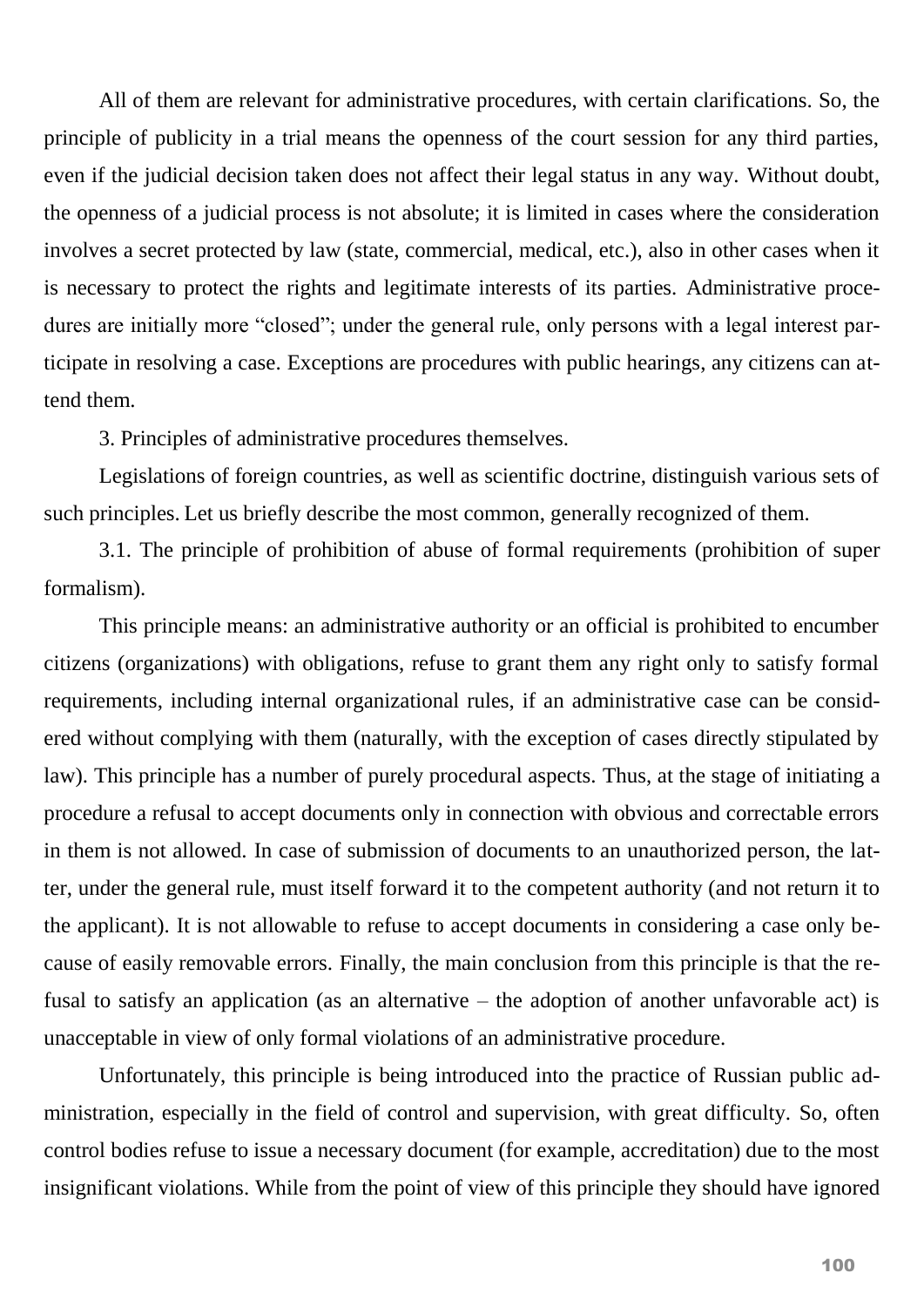formal shortcomings; in the case where the latter are of significant importance assisted the nonauthoritative participants in their correction. However, we can note some positive developments on this issue in the domestic legislation. So, according to article 7 of the Federal Law No. 210- FL On the Organization of the Provision of State and Municipal Services from July 27, 2010, the state and municipal bodies providing such services do not have the right to demand from the applicant:

1) submission of documents and information or implementation of actions, the submission or implementation of which is not provided for by regulatory legal acts regulating relations arising in connection with the provision of state and municipal services;

2) submission of documents and information that are, in accordance with the law, at the disposal of bodies and organizations that provide public services;

3) implementation of actions, including endorsements required for receiving state and municipal services and related to the application to other state bodies, local self-government bodies, organizations (unless otherwise expressly provided by law).

Within the framework of this principle of administrative procedures, we see an indirect effect of the general legal principles of justice (reasonableness), proportionality, and also the procedural principle of objective truth.

3.2. The principle of prohibition of abuse of rights.

 $\overline{a}$ 

The principles of the prohibition of abuse of rights and the prohibition of abuse of formal requirements can be viewed both general and private. The effect of this principle extends not only to the public administration, but also to other participants to an administrative procedure. In this case, it is not a classic offense, but a more "subtle" deviation. An entity uses the legal opportunity granted by law, but does this in bad faith.<sup>194</sup> The general consequence of the violation of this prohibition is a refusal to meet the possibilities provided by the law. Let us list pure-

<sup>&</sup>lt;sup>194</sup> The category of abuse of rights is most developed in the Russian civil law. We believe that the main provisions of civil legislation, doctrine and judicial practice are quite applicable to the sphere of public law. Thus, according to the Decision of the Supreme Court of the Russian Federation No. 52-KG 16-4 from 14.06.2016, "abuse of rights is understood as the conduct of an authorized person in the exercise of the right belonging to it, involving violation of the established limits of the exercise of rights, with illegal means and purpose, violating the rights and legitimate interests of other persons and causing harm to them or creating conditions for this. Under abuse of subjective rights should be understood as any negative consequences that have appeared to be a direct or indirect result of the exercise of a subjective right".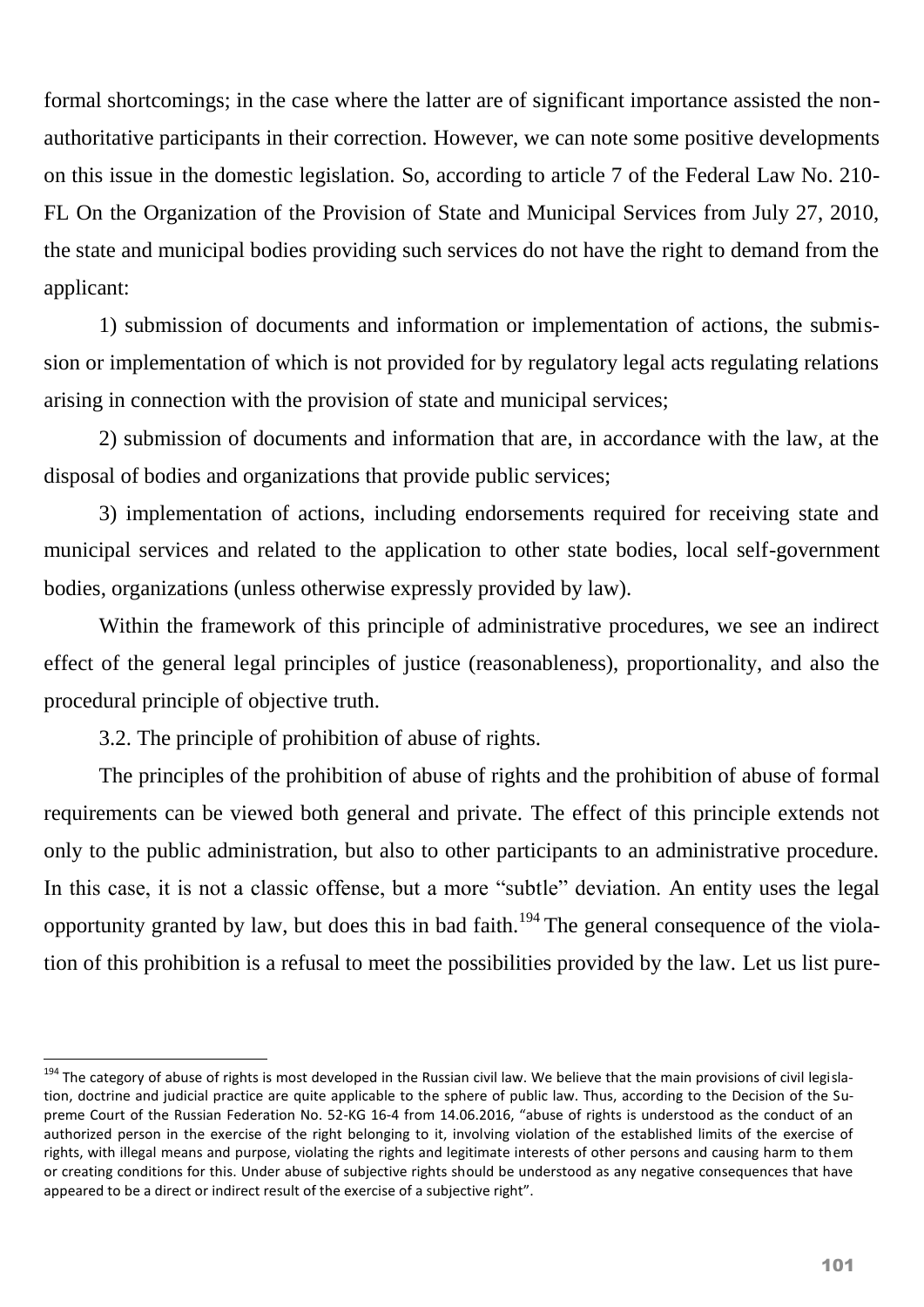ly "procedural" variants of the consequences developed by the judicial procedural legislation and the practice of its application:

1) refusal to satisfy claims;

2) transfer of costs to a dishonest person;

3) refusal to suspend an administrative act complained, if such suspension was the sole purpose of the appeal;

4) refusal by the authority considering a complaint to accept new evidence, if such intentionally was not submitted by the participant in the consideration of the case by the first instance.

Good faith, as well as legality, is a general legal requirement, it applies both to the public administration and to non-authoritative participants to administrative procedures. This principle is not sufficiently developed in the Russian administrative law. As an exception, we can say the norm of part 3 of article 11 of the Federal Law No. 59-FL On the Procedure for Considering Appeals of Citizens of the Russian Federation<sup>195</sup> from May 2, 2006: "a state body, local selfgovernment body or official, upon receipt of a written appeal, which contains obscene or offensive language, threats to the life, health and property of an official, as well as members of his family, may leave the appeal unanswered on the merits of the questions raised in it and notify the citizen who sent the appeal, on the inadmissibility of abuse of the right".

3.3. The principle of protection of trust (protection of legitimate expectations).

Legitimate expectations are a phenomenon long known to German public law.<sup>196</sup> It was developed in the XIX century in the practice of the Supreme Administrative Court of Prussia.<sup>197</sup> The principle of prohibition of legitimate expectations violation is that the person whose rights are affected by a decision should not suffer from a sudden change in the opinion or policy of a state body, the rights of such a person must be compensated. The doctrine of legitimate expectations operates in a situation where an available legal norm, previous administrative practice or other circumstances (for example, an body's promise) allow a bona fide person to expect certain legal consequences.<sup>198</sup> It seems that these requirements are most concentrated in part 2 of

<sup>&</sup>lt;sup>195</sup> Russian Gazette, 5 May, 2006.

<sup>196</sup> *Thomas R.* Legitimate Expectation and Proportionality in Administrative Law. Oxford, 2000. C. XI.

<sup>197</sup> *Sin M.P.* German Administrative Law in the Feld of Common Law. New York, 2001. pp. 150-161.

<sup>198</sup> See: *Melnychuk G.V.* Standards for the Evaluation of Discretionary Acts in the Administrative Law of Germany // Legislation, 2011. no. 10. p. 88.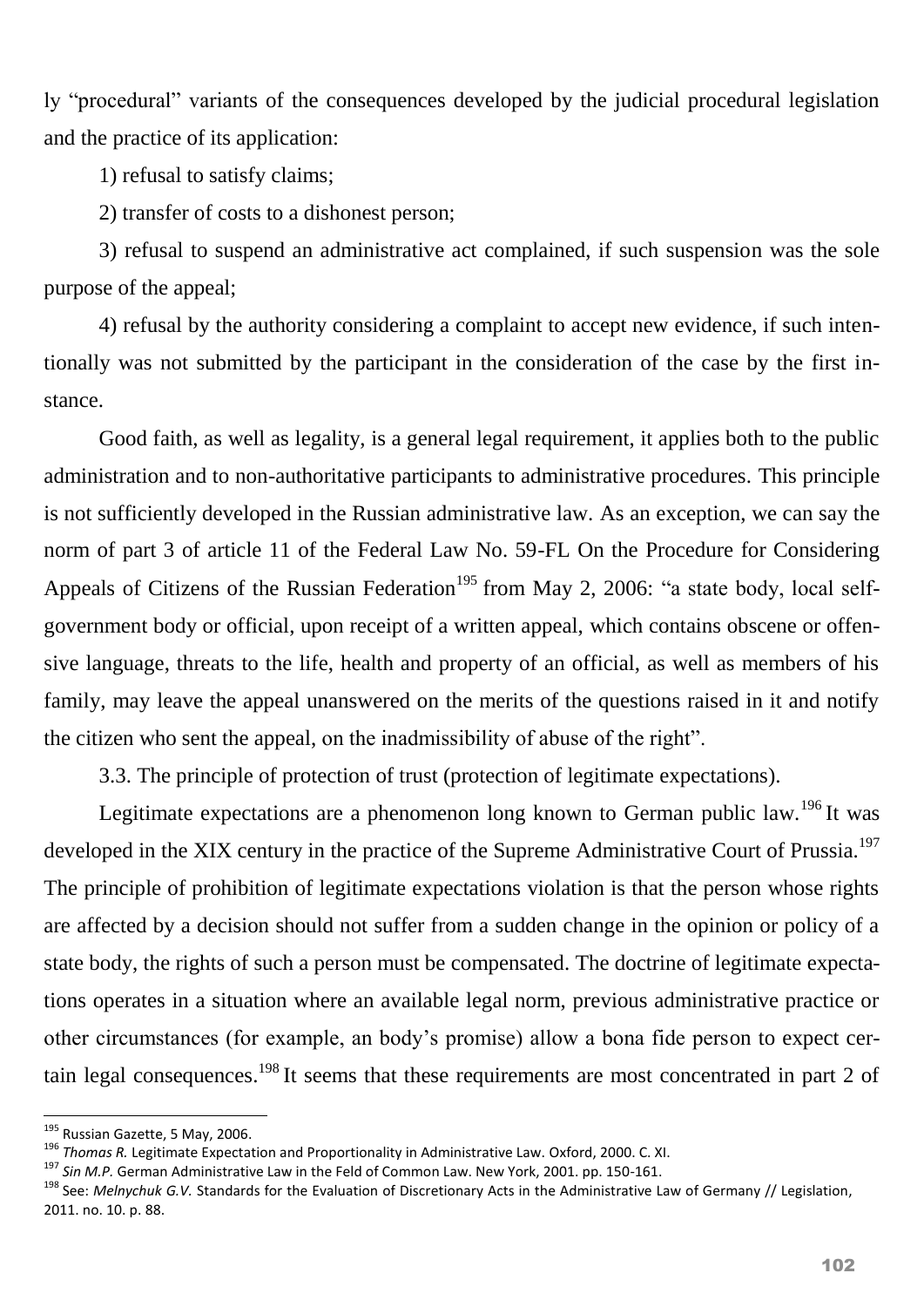paragraph 48 (abolition of an unlawful favorable act), and also part 2, 3 of paragraph 49 (withdrawal of a lawful positive act) of the Law on Administrative Procedures of the FRG of 1976. However, the effect of this principle is somewhat wider: for example, in Germany it is assumed that in the event when an administrative body changes its previous practice, individuals should be given the opportunity to state their position in the hearings<sup>199</sup>, and such decisions are subject to mandatory written justification.<sup>200</sup>

Unfortunately, Russian legislation does not establish either general provisions on the protection of legitimate expectations, nor private ones on the cancellation of adopted administrative acts.Judicial practice, as will be shown below, is of a contradictory nature on this issue.

3.4. The principle of uniform application of law.

This principle stems from the principle of legality, the prohibition of abuse of powers, and the principle of trust protection. Its essence comes down to the fact that officials are required to exercise an equal approach to the same factual circumstances and an individual approach to essentially different circumstances. Moreover, the practice developed in state bodies should be of a stable nature, deviations from the developed algorithms should be justified.

However, the implementation of this principle in the Russian legal system is further complicated by the fact that individual administrative acts have not been yet covered by information resources (unlike, for example, judicial decisions<sup>201</sup>). In the situation of such "information hunger" we have to recognize the phenomenon of instructive letters of various executive bodies as one of the manifestations of the principle's operation in Russian administrative law. The named documents should be formally non-regulatory (although they often actually establish law norms), generalize the established administrative practice and serve as an orienting point for both officials and citizens (organizations).

3.5. Presumption of reliability.

This presumption stems from the more general presumption of good faith of participants in administrative procedures without authority. Its significance lies in the fact that the documents submitted by the participants of a procedure, other information and materials are consid-

<sup>199</sup> *Sin M.P.* Op. cit.. p. 150.

<sup>&</sup>lt;sup>200</sup> This rule, for example, is directly enshrined in part 3 of article 45 of the Law on Administrative Procedures of Finland (see: Collection of Legislative Acts on Administrative Procedures, Almaty, 2013. p. 376).

<sup>&</sup>lt;sup>201</sup> URL: https://rospravosudie.com/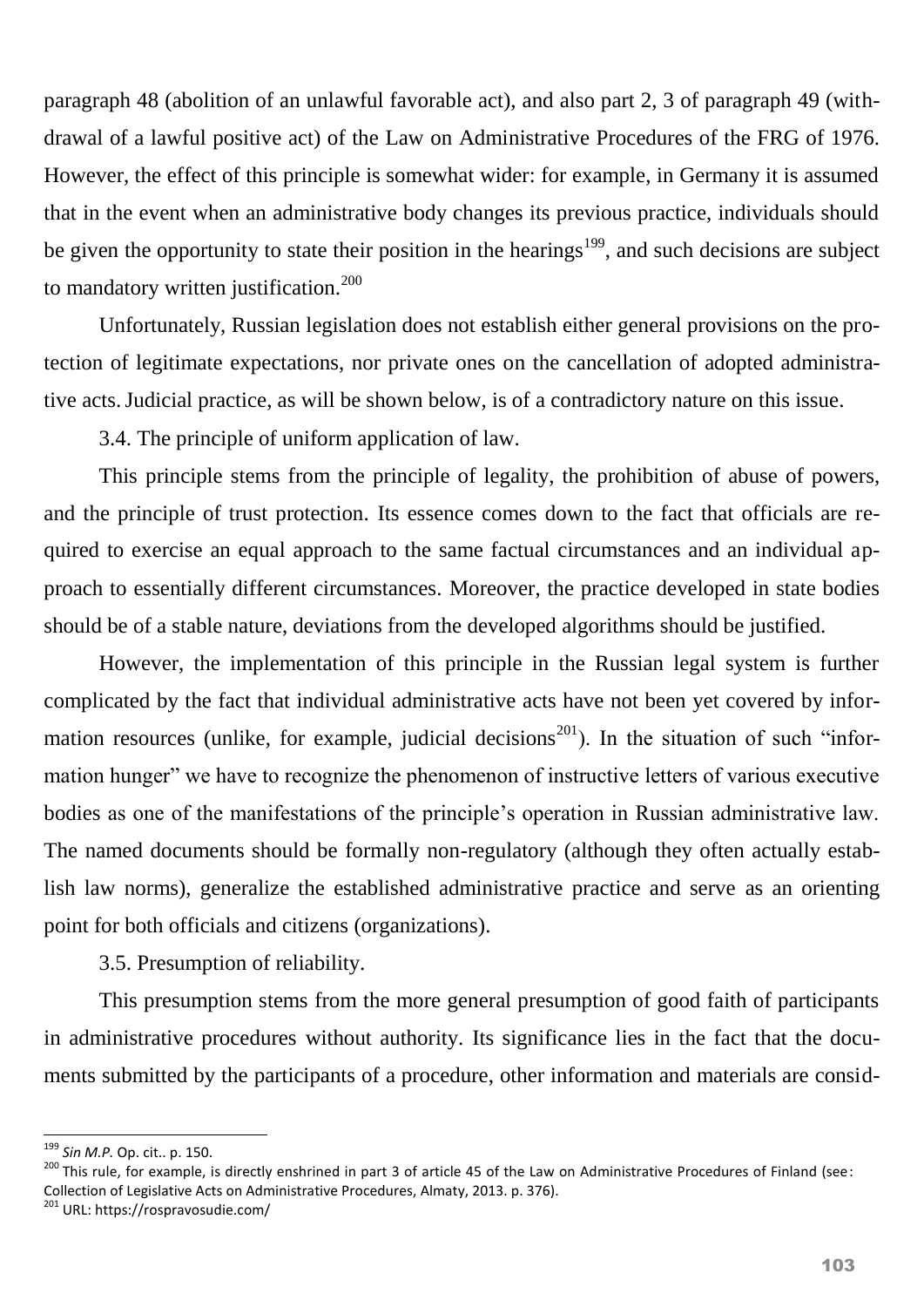ered reliable until an administrative body or an official establishes another. If there are justifiable doubts about the authenticity of the documents submitted, the administrative body or official must independently and at its own expense verify the authenticity of the latter. On the other hand, this presumption is supplemented by the rules on the responsibility of unconscientious persons for providing deliberately false documents (information, materials).

3.6. The principle of interpretation of the law in favor of interested persons without authority is closely associated with the presumption of reliability.

In accordance with this principle, any doubts, contradictions and ambiguities in normative legal acts arising in the course of an administrative procedure are interpreted in favor of the interested parties, with the exception of cases directly provided for by law. This rule, which is especially important in case of gaps and collisions in the legislation<sup> $202$ </sup> found its consolidation in the Russian tax law. According to part 7 of article 3 of the Tax Code of the Russian Federation, all irremovable doubts, contradictions and ambiguities in the acts of the legislation on taxes and fees are interpreted in favor of a taxpayer (payer of fees).

3.7. The principle of coverage of bigger by smaller.

 $\overline{a}$ 

This principle is relatively local, is a particular case of the principle of prohibiting superformalism (and, in part, the presumption of reliability). In accordance with it, an administrative body or official is not entitled to require the participants of an administrative procedure to commit acts that have already been committed by them in the framework of other actions. If the documents (information) submitted to an administrative body (official) confirm the content of other necessary documents (information), the latter cannot be additionally claimed. Finally, if the authorization provided by an administrative body (official) also includes other permits meaningfully, the latter are presumed to be submitted. A vivid example of the operation of this principle in German legislation is the decree on the approval of a plan. According to article 75 of the Law on Administrative Procedures of the FRG of 1976, such is the final administrative act that comprehensively regulates all issues related to the implementation of a project. Consequently, additional permits (licenses, approvals, etc.) are not needed. This principle is being gradually introduced in the Russian administrative law. So, a big step forward was the estab-

<sup>202</sup> *Khamedov I.A., Khvan L.B., Tsai I.M.* Administrative Law of the Republic of Uzbekistan. General part: Textbook. Tashkent, 2012 p. 422 (author of the paragraph I.M.Tsai).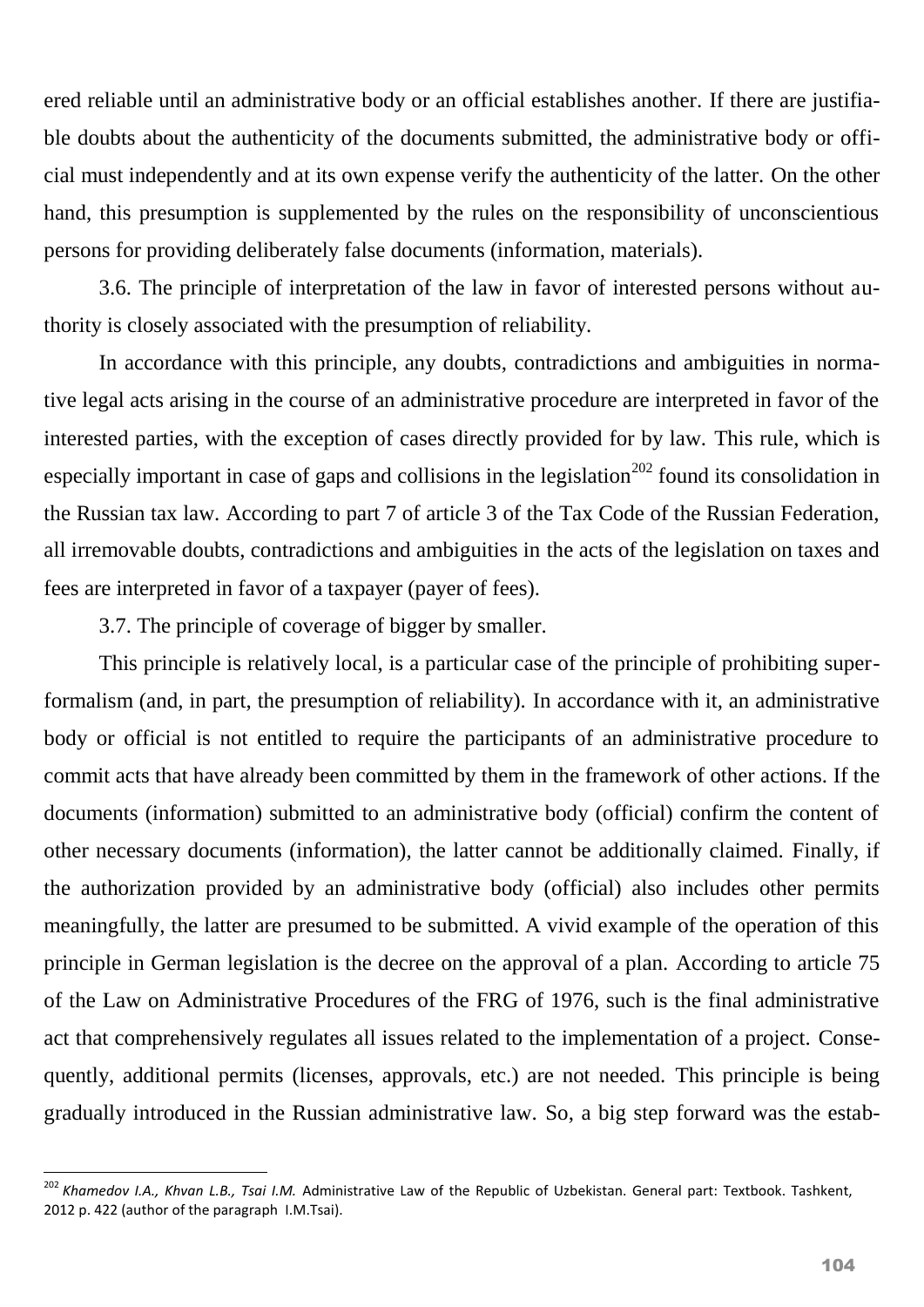lishment in numerous administrative regulations of full lists of documents necessary for the initiation of an administrative procedure and the resolution of a case. Here it is possible to recall the prohibition on demanding from citizens of documents located in the databases of administrative bodies. As a result, a "hierarchy" of documents is established, under a general rule it is no more acceptable to claim "clarifying" materials. However, the very institute of "complex" administrative procedures and administrative acts that unite "small" components into larger ones, unfortunately, is not developed in the Russian administrative law.

We emphasize: the above principles of administrative procedures still have not received a reliable legal basis in the Russian administrative legislation. Gaps and defects in rulemaking are compensated by the judiciary practice. However, this does not always cope with this task. Let us demonstrate the thesis on the example of the demolition of commercial kiosks in Moscow in 2015-2016.

Federal Law No.  $258$ -FL<sup>203</sup> from July 13, 2015 introduced paragraph 4 into the article 222 of the Civil Code of the Russian Federation, that gives the local self-government bodies the power to decide on the demolition of unauthorized construction in the case of creation or building of it on a land plot not provided in accordance with the established procedure for this purpose, if such a land plot is located in a zone with special conditions of use the territory of common use or in the zone of drop of utility networks of federal, regional or local importance. On the basis of paragraph 4 of article 222 of the Civil Code of the Russian Federation the Government of Moscow took Decree No. 829-PP from 8.12.2015 "On the measures to ensure the demolition of unauthorized buildings in certain areas of the city of Moscow"  $204$ , in accordance with which the forced demolition of commercial real estate (including kiosks) began. At the time of writing this text, the process of demolition was continuing, as well as legal disputes against it. However, at least the first wave of applications for challenging the legality of the issued writs (i.e. administrative acts) on demolition was left without satisfaction by arbitration courts in the first and second instances.<sup>205</sup> In this situation, we see a "clash" of the principles of legality and

<sup>&</sup>lt;sup>203</sup> Russian Gazette, June 16, 2015.

<sup>204</sup> RLS Consultant Plus.

<sup>&</sup>lt;sup>205</sup> See: the Decision of the Arbitration Court of the City of Moscow from 4 May 2016 on case No. A40-252391/15, the judgment of the Ninth Arbitration Appeal Court from 27.07.2016 No. 09AP-30565/2016 on case No. A40-252391/15; the Decision of the Arbitration Court of the City of Moscow from 23.03.2016 on case No. A40-3450/16, the decision of the Ninth Arbitration Appeal Court from 11.07.2016 No. 09AP-24693/2016-AK on case No. A40-3450/16; the decision of the Arbitration Court of the City of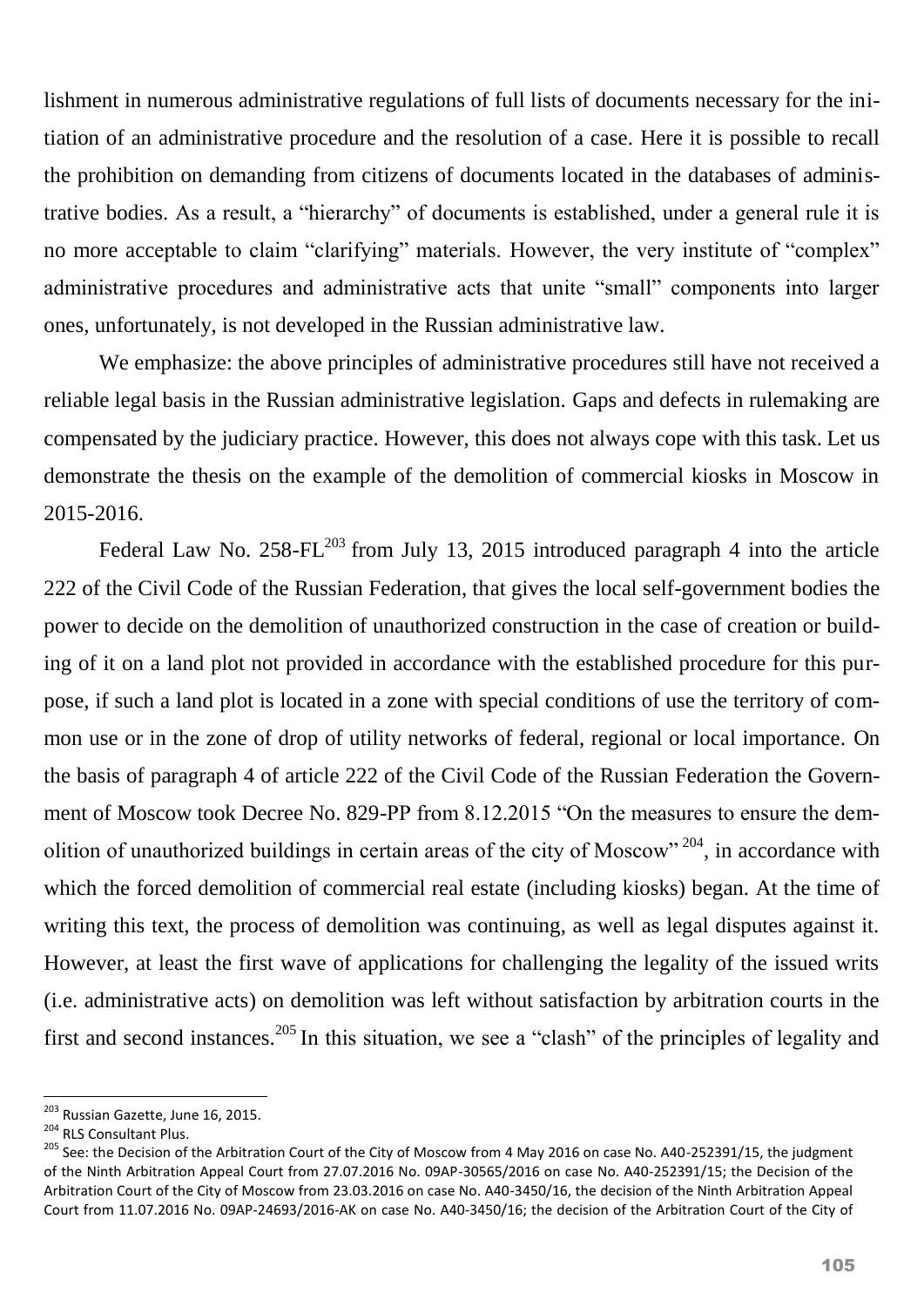justice (the latter manifests itself in the form of the principle of trust protection). Indeed, public administration operates legally, because implements the powers granted by the Civil Code of the Russian Federation. On the other hand, the demolished objects were not just unauthorized (i.e. illegally built) buildings. Many of them got property rights in the order established by the legislation (quite often back in the 1990s). The arguments of the courts are noteworthy. Refusing to meet the requirements, they often addressed to the practice of the Supreme Arbitration Court of the Russian Federation proceeding from the fact that the existence of a state registration of property rights to an immovable property itself is not the ground for refusal to satisfy the claim for the demolition of this object as an unauthorized construction, since state registration of rights to real estate and transactions carried out in relation to it in the Unified State Register of Rights to Immovable Property and Transactions Therewith is not constitutive or administrative, but right-confirming in nature.<sup>206</sup> It seems that this judgment is extremely controversial from the point of view of the principles of administrative procedures. First, according to article 13 of the Federal Law No. 122-FL from July 21, 1997 On State Registration of Rights to Real Estate and Transactions with it"  $207$ , within a procedure of registration a legal examination of the submitted documents is carried out. Perhaps, registration authorities did not conduct an examination of administrative acts of municipal authorities, which served as the basis for registration of rights to such real estate objects. However, if the registration authorities proceeded from the principle of trust to the administrative acts of other bodies, it would be strange to refuse such trust to the addressees of the administrative acts. Moreover (and this is the second), there is a chain of administrative procedures and acts: at first, people received permits, and then – certificates of registration of rights. Thus, an entity without authority has the right to rely on the protection of the "double" trust, regarding both groups of administrative acts.

Such protection does not, of course, mean an absolute ban on the abolition of favorable administrative acts. The need to maintain a balance of public and private interests often forces the administration to adjust the status quo, changing or even canceling the previously granted

Moscow from 11/04/2016 on case No. A40-4524/2016 (72-88), the decision of the Ninth Arbitration Appeal Court from 09.07.2016 No. 09AP-27077/2016 on case No. A40-4524/2016 (RLS Consultant Plus ).

<sup>&</sup>lt;sup>206</sup> Information Letter of the Presidium of the Supreme Arbitration Court of the Russian Federation No. 143 of December 9, 2010, "Review of Judicial Practice on Certain Issues of Application by Arbitration Courts of Article 222 of the Civil Code of the Russian Federation" (RLS ConsultantPlus).

<sup>&</sup>lt;sup>207</sup> Russian Gazette, July 30, 1997.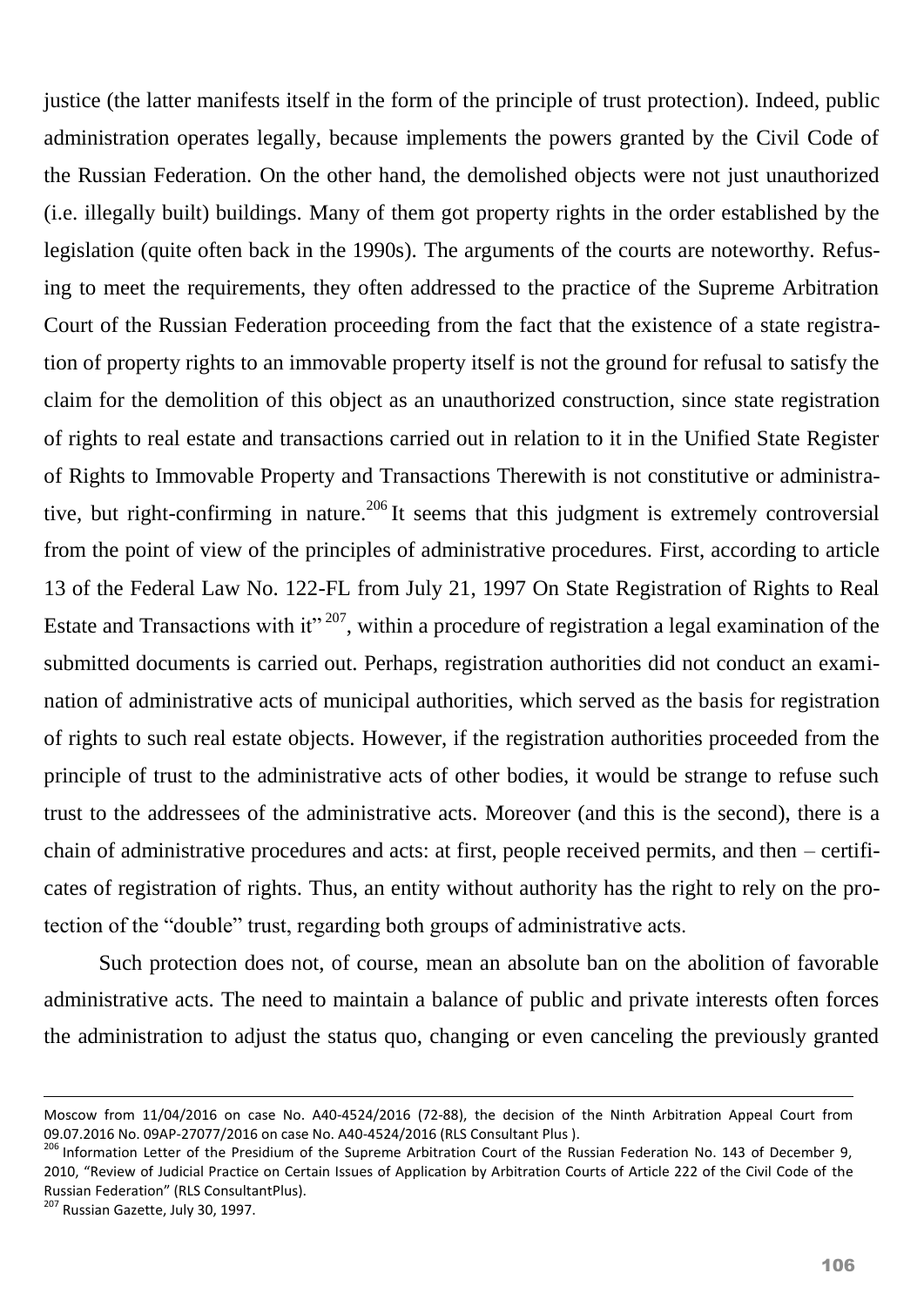legal capacity. However, such cancellation must be accompanied by reimbursement of the damage caused to a bona fide addressee. Naturally, in case of revealing the fact of dishonesty or abuse (or, even more so, committing of corruption offenses) by the addressee of an administrative decision, the principle shall automatically be "void".<sup>208</sup> In the cases described the public administration proceeded from the full freedom of action in the cancellation of previous administrative acts and treaties.<sup>209</sup>

Thus, at present the Russian legislation and judicial practice do not always recognize and implement the basic principles of administrative procedures, which is an extremely negative circumstance, including from the point of view of the stability of the domestic law and order.

4. Over the recent decades, the concept of "Good Administration" immediately created for the sphere of public administration has been widely spread in the EU countries. As noted by E. Schmidt-Assmann, "good administration" is a set of common procedural standards applicable both to the activities of the supranational administration of the EU and to national European legal systems.<sup>210</sup> Hans Peter Nehel was one of the first in the European research literature who emphasized that the principles of "good administration" are predominantly procedural in nature; the material and legal principle here is secondary.<sup>211</sup> There is a notable thesis of Jorge Agudo Gonzalez: procedural guarantees of "good administration", that now are so organic for European countries, are the result of an "alloy" of continental legal doctrines and the concept of "natural justice". Moreover, according to the mentioned author, the acts of supranational bodies (the European Commission, the Court of Justice of the EU), which created the legal basis for "good administration", were often made under the pressure of American business and American antimonopoly legislation. $^{212}$ 

<sup>&</sup>lt;sup>208</sup> Such judicial practice is available: the Decision of the Federal Arbitration Court of the North Caucasian district on case No. A63-9546/2011 from August 28, 2013; Review of the judicial practice of the Supreme Court of the Russian Federation No. 2, alleged by the Presidium of the Supreme Court of the Russian Federation from 06.07.2016 (RLS ConsultantPlus).

ancepted by the reduction of the burghtenes center in the sense of a corresponding requirement in Russian legislation, the Moscow City Government established a rule of compensation on the basis of the area of demolished premises as a gesture of "goodwill". Of course, it is still difficult to talk about the protection of trust and proportionality, but this step can be considered progressive. However, it is still difficult to talk about the protection of trust and proportionality, but this step can be considered progressive. However, the above mentioned initiative of the capital's municipality only emphasizes the gap in the Russian legal system.

<sup>210</sup> *E. Schmidt-Assmann*, Structures and Functions of Administrative Procedures in German, European and International Law // Transformation of Administrative Procedures, edited by J. Barnes, Sevilla: Global Law Pres, 2008. pp. 62-63.

<sup>&</sup>lt;sup>211</sup> Nehel H.P., Good Governance as a Procedural Law and/or a General Principle?, in the book: Legal Problems in the Administrative Law of the EU. Towards an Integrated Administration, under edition of H. Hofmann, A.H. Türk, Cheltenham, Great Britain (Northampton, USA), 2009, p. 323; *Nehel H.P.*, Principles of Administrative Procedure in EU Law, Oxford: Hart Publishing, 1999, p. 15.

<sup>212</sup> *Gonzalez J.A.*, Evolution of the Theory of Administrative Procedures in the "New Management". Key Points, 2013, Review of European Administrative Law, Vol. 6, NR. 1, pp. 82-84.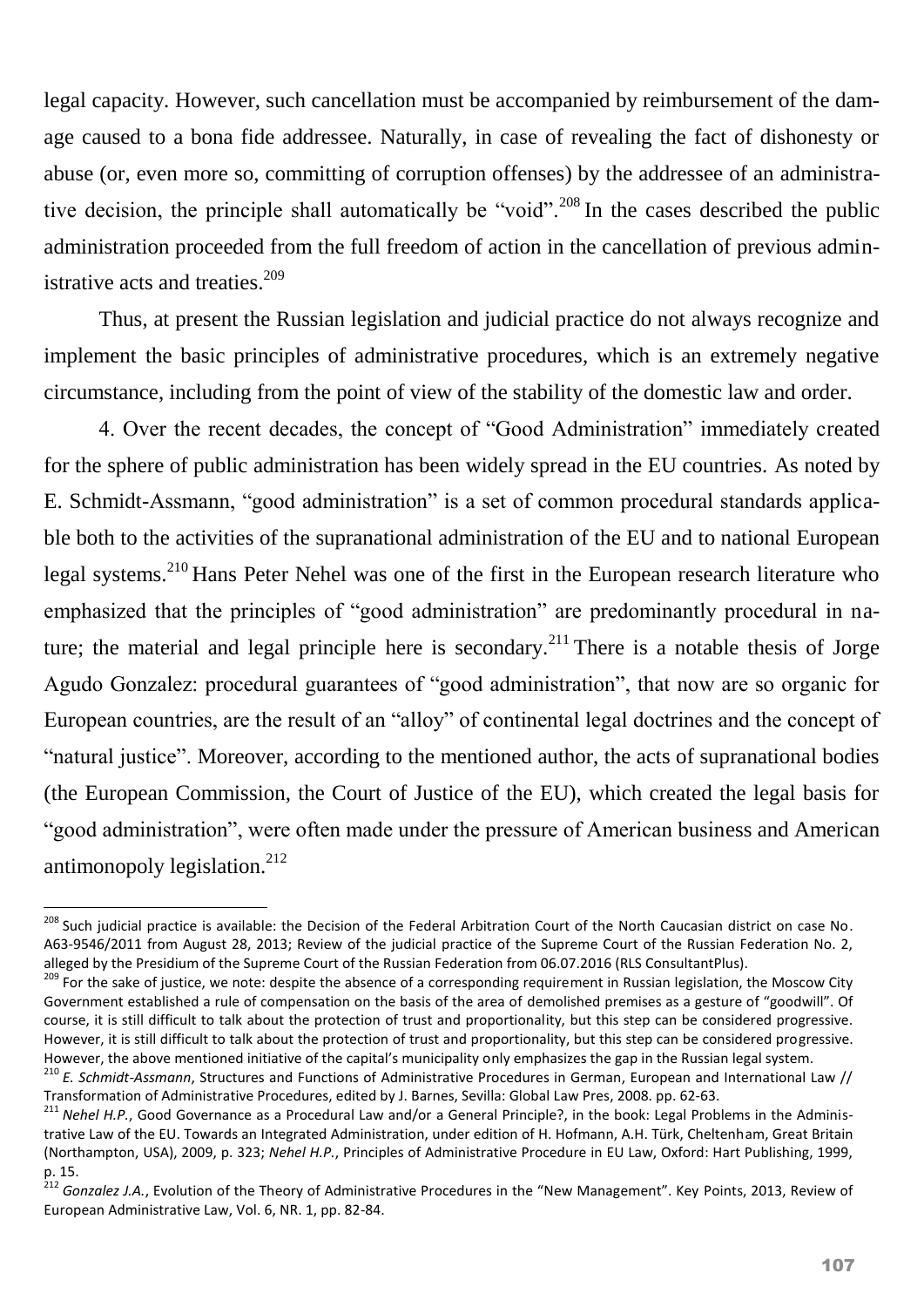So, what is "good administration"? Of course, on the one hand, we can talk about the right of citizens to "good administration"<sup>213</sup>, on the other hand, about some kind of integral principle. However, it seems fairer to us that "good governance" is recognized not as something syncretic, but as a system of principles, procedural rights and guarantees.<sup>214</sup>

What forms the legal basis of "good administration"? Some European states have even fixed certain procedural principles in the texts of their constitutions. There is a very interesting example of Italy: here the legislator in article 97 of the 1947 Constitution (i.e. long before the emergence of the pan-European doctrine of "good administration") obliged the executive bodies ("agencies") to be impartial and "buonandamento". As J. Ponce notes, the latter term is deciphered by Italian scientists precisely as a duty to "good administration" ("buonaammistrazione"). The practice of the Italian Constitutional Court includes into this phenomenon various elements: both the proper organization of public administration, and the formation of procedures necessary for the implementation of relevant public functions, as well as making right decisions by collecting and preliminary analysis of all pertinent information.<sup>215</sup> You can find other examples of attempts to consolidate, at least, some elements of "good administration" in the texts of national constitutions. $^{216}$ 

However, the emergence of "good administration" as a relatively holistic legal framework needs to be linked not so much to individual and little-coordinated experiments of national legislators, but to the activities of European supranational bodies.

Firstly, we are talking about several fundamental acts of the Council of Europe. Indeed, it is difficult to overestimate the importance of the resolution of the Council of Europe of September 28, 1977 On the Protection of the Individual in Relation to the Acts of Administrative Authorities. This act rightly emphasizes the tendency to increase the role of the public admin-

<sup>&</sup>lt;sup>213</sup> As Ponce writes, one of the first cases of the Court of First Instance, in which the verification (and at the same time, the providing to citizens) of the right to "good administration" took place, we may name CaseT-54/99, Max. Mobil Telekommunikation Service GmbH v. Commission (2002) (for more details, see J. Ponce, op.cit., pp. 585-586).

<sup>&</sup>lt;sup>214</sup>See: The Swedish Agency for Public Administration, the principles of good governance in the member states of the European Union, 2005 (www.statskontoret.se), p. 16.

<sup>215</sup> *J. Ponce*, op.cit., pp. 556.

<sup>&</sup>lt;sup>216</sup> Here we can recall articles 31, 103 of the Spanish Constitution of 1978, according to which the public administration must act objectively and impartially, in accordance with the principles of efficiency, economy, coordination and prohibition of abuse of power.

Article 21 of the Constitution of Finland of 1999 stipulates that the norms relating to the publicity of process (procedures), including the right to be heard, the right to receive a justified decision and the right to appeal, as well as other guarantees of fair trial and "good administration" must be established by law.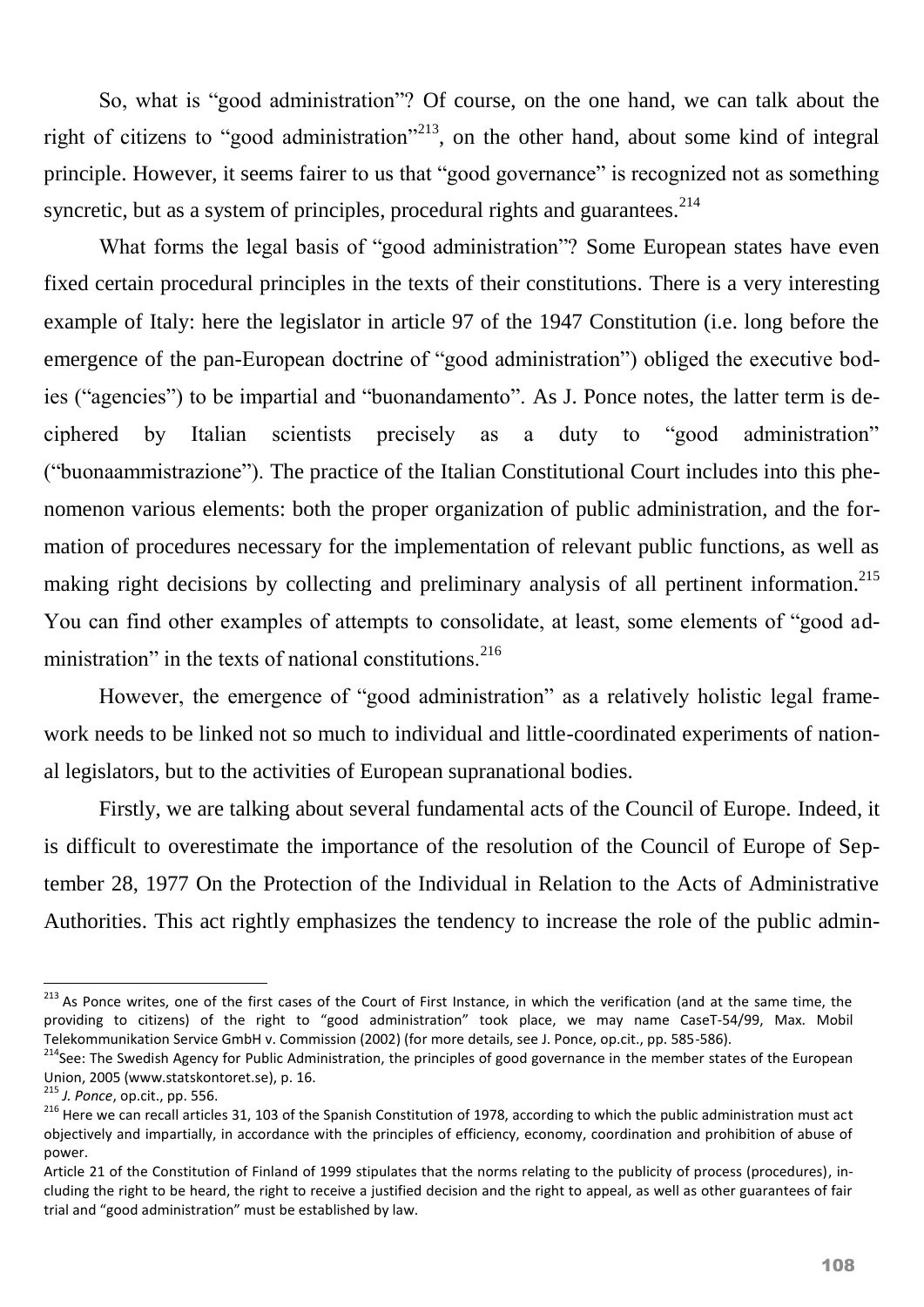istration, the procedures for the adoption of administrative acts. At the same time, there was made a logical conclusion: in such a situation it is necessary to strengthen the citizens' positions in relations with the authorities, and therefore, to strengthen their procedural rights and guarantees. The resolution proclaimed the following five principles:

- 1) Right to be heard;
- 2) Access to information;
- 3) Assistance and representation;
- 4) Statement of reasons;
- 5) Indication of remedies (appeal).

As noted in the research literature, this resolution became an important step towards the formation of a legal framework for the main procedural principles that form the "core" of the right to "good administration".<sup>217</sup> Here it is possible to mention the Recommendation of the Council of Europe (adopted by the Committee of Ministers on March 11, 1980) Concerning the Exercise of Discretionary Powers by Administrative Authorities. This resolution, along with other principles, paid special attention to:

- 1) objectivity and impartiality;
- 2) equality before the law by avoiding unfair discrimination;
- 3) maintaince of a proper balance between any adverse effects which its decision may have on the rights, liberties or interests of persons and the purpose which it pursues;
- 4) taking decisions within a time which is reasonable.<sup>218</sup>

As the next step in the juridification of "good administration" should be recognized the Charter of Fundamental Rights of the European Union (2000) that enshrined provisions on the right to "good administration" (to the analysis of which we will return) in article  $41.^{219}$ 

However, although article 41 of the Charter is considered (by the way, quite deservedly) as the main "pillar" and the principles of "good administration", the logical continuation and at

<sup>&</sup>lt;sup>217</sup> The Swedish Agency for Public Administration, the principles of good governance in the member states of the European Union, 2005. p. 11.

<sup>&</sup>lt;sup>218</sup> URL: https://wcd.coe.int/ViewDoc.jsp?id=678043\_(accessed: 10.07.2015).

<sup>219</sup> URL: http://www.europarl.europa.eu/charter/pdf/text\_en.pdf (accessed: 10.07.2015).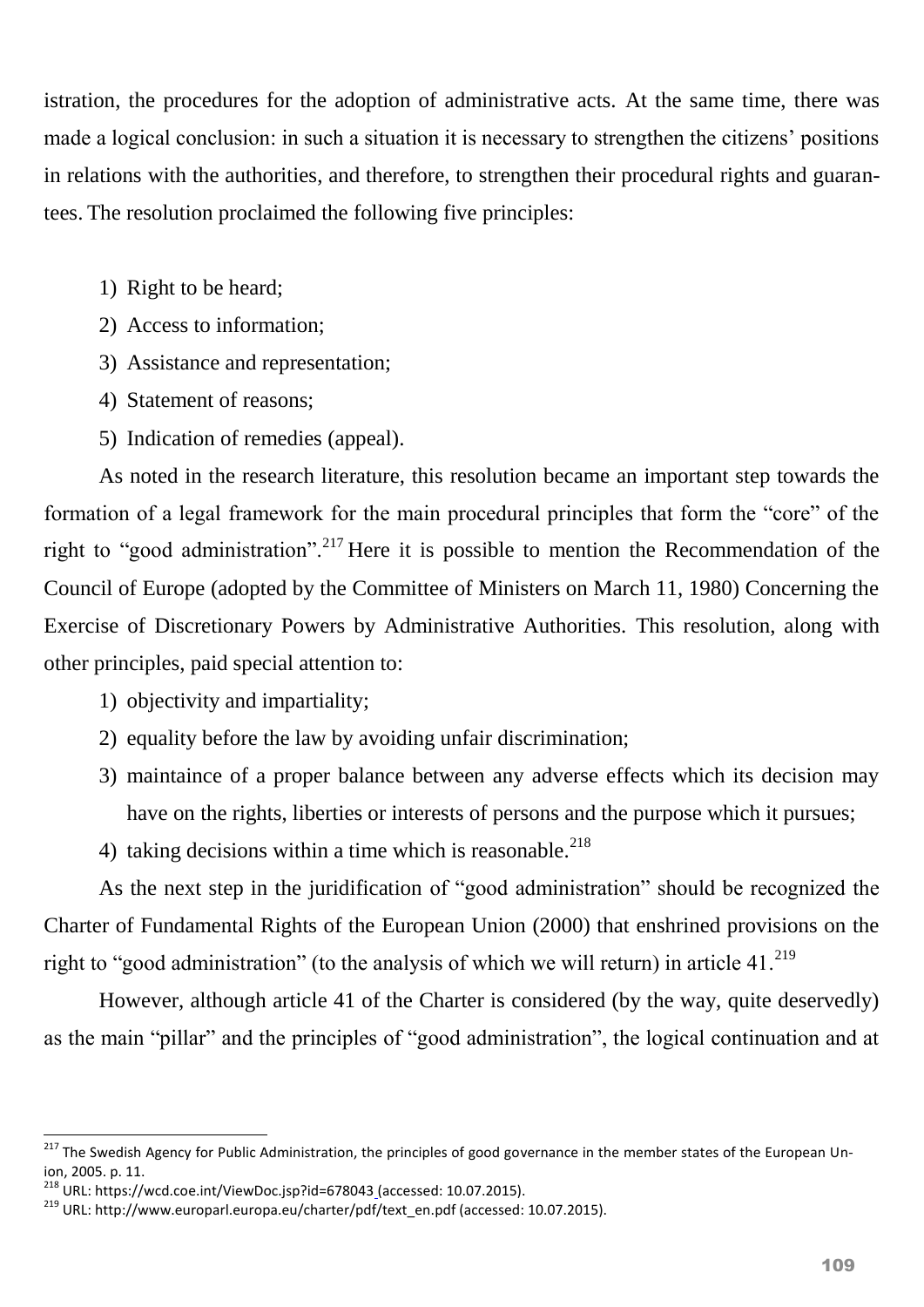the same time – the "rown" of all the above resolutions, this procedural concept has one more "pillar" that is the Code of Good Administrative Behaviour.<sup>220</sup>

The European Ombudsman in his time thus attempted to counteract the antithesis of "good administration" – "maladministration". The appearance of this document (approved, by the way, in 2001 by the European Parliament) is explained by the need to clarify too general provisions of article 41 of the Charter. Moreover, as emphasized in the research literature<sup>221</sup>, and even in the preamble of the Code itself, it is not at all about any specific "classical" binding legal norms. On the contrary, even the very term "codex" is used with a certain degree of conventionality; it is a set of recommendations, some "horizontal principles"; "soft law" of the administrative procedures of the EU.

Thus, both article 41 of the Charter, and the Code of Good Administrative Behaviour are by no means traditional legal sources.<sup>222</sup> This, I think, is quite logical, taking into account the very nature of legal principles – this changeable, elusive and "intangible" "soul" of written law.

Therefore, a great role in the formation and development of the principles of "good administration" was played by judicial practice<sup>223</sup>, which, in addition to the above-mentioned, develops a number of relatively new principles: proportionality, protection of legitimate interests (expectations), etc.

So what principles are the "fabric" of "good administration"? It is difficult to give an exact answer to this question, if at all possible. Various researches, as if competing, show an everincreasing array; in some analytical documents one can find references to 26 or even 44 principles.<sup>224</sup>

As the "traditional" and most common ones we list the following "principles", requirements, rights and guarantees:

<sup>&</sup>lt;sup>220</sup> URL: http://www.ombudsman.europa.eu/en/resources/code.faces#/page/1 (accessed:10.07.2015).

<sup>&</sup>lt;sup>221</sup> The Swedish Agency for Public Administration, the principles of good governance in the member states of the European Union, 2005. pp. 91-92.

<sup>&</sup>lt;sup>222</sup> This thesis is agreed by both practitioners and researchers are in solidarity; see, for example: With this thesis, both practitioners and researchers are in solidarity; see, for example: The Swedish Agency for Public Administration, the principles of good governance in the member states of the European Union, 2005. p. 15; *E. Schmidt-Assmann*, Structures and Functions of Administrative Procedures in German, European and International Law // Transformation of Administrative Procedures, edited by J. Barnes, Sevilla: Global Law Pres, 2008.

<sup>&</sup>lt;sup>223</sup> See, for example: Pönder H., Germany's Administrative Process in a Comparative Perspective – Observations towards the transnational process "Ius Commune Proceduralis" in Administrative Law, working paper by Jean Monnet, 2013, New York, pp.  $23.$ 

<sup>224.&</sup>lt;br><sup>224</sup>Detailed review, see: The Swedish Agency for Public Administration, the principles of good governance in the member states of the European Union, 2005. p. 12.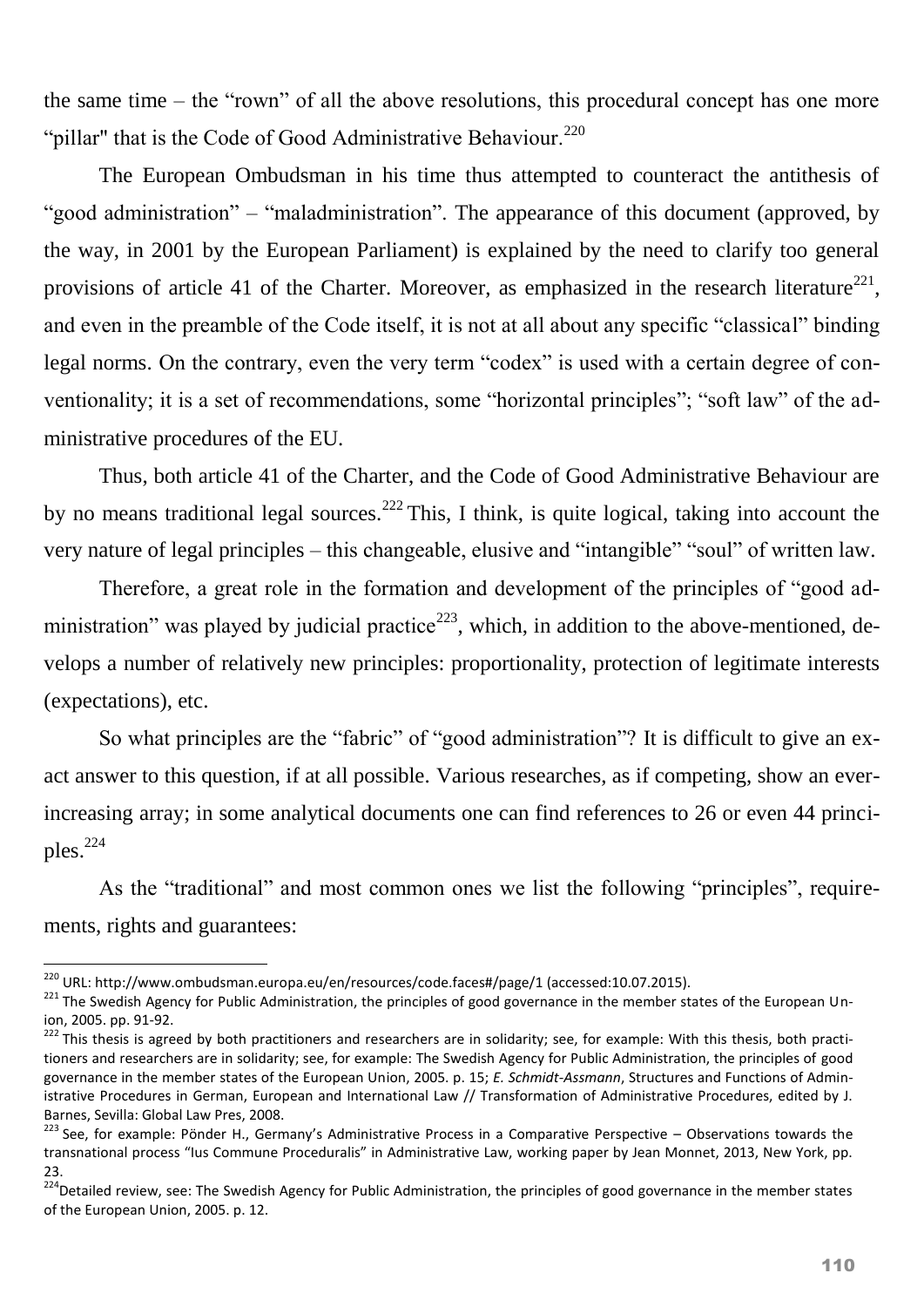- 1) consideration of a case fairly and impartially within a reasonable time (part 1, article 41 of the Charter, article 8 of the Code of Good Administrative Behaviour);
- 2) right to be heard before the adoption of an act that may lead to adverse consequences for a person (part 2, article 41 of the Charter, article 16 of the Code);
- 3) right of access to a case, if a measure applied can affect the legal status of a person (part 2, article 41 of the Charter);
- 4) obligation to motivate taken decisions in writing (part 2, article 41 of the Charter, article 18 of the Code);
- 5) right to access to documents (article 42 of the Charter);
- 6) legality (Article 4 of the Code);
- 7) prohibition of discrimination (article 5 of the Code);
- 8) the principle of proportionality (article 6 of the Code);
- 9) obligation of service-mindness (article 12 of the Code);
- 10) prohibition of abuse of right (article 14 of the Code);
- 11) obligation to indicate legal remedies to persons entitled to appeal (article 19 of the Code);
- 12) obligation to notify persons about a decision taken (article 20 of the Code);
- 13) obligation to document, record, protocol procedures (article 23, 24 of the Code).

Each position plays its role and enriches the system. However, among all this diversity, it seems, we can distinguish two main principles – the right to be heard and the obligation to motivate administrative acts. Let us consider them in more detail.

1. *The right to be heard*.

This requirement arose in various legal orders with an uneven speed, its volume is varying (as is the system of exceptions from its operation); the ways of legalization (consolidation) of this principle are also different. Thus, in France, according to D. Capitan, the first decisions of the State Council formalizing the corresponding guarantees have begun to appear since 1945, the constitutional status was given to them by the Constitutional Council of France in 1990 (the decision on the case of the Law on Finance of 1990), parallel efforts were made to incorporate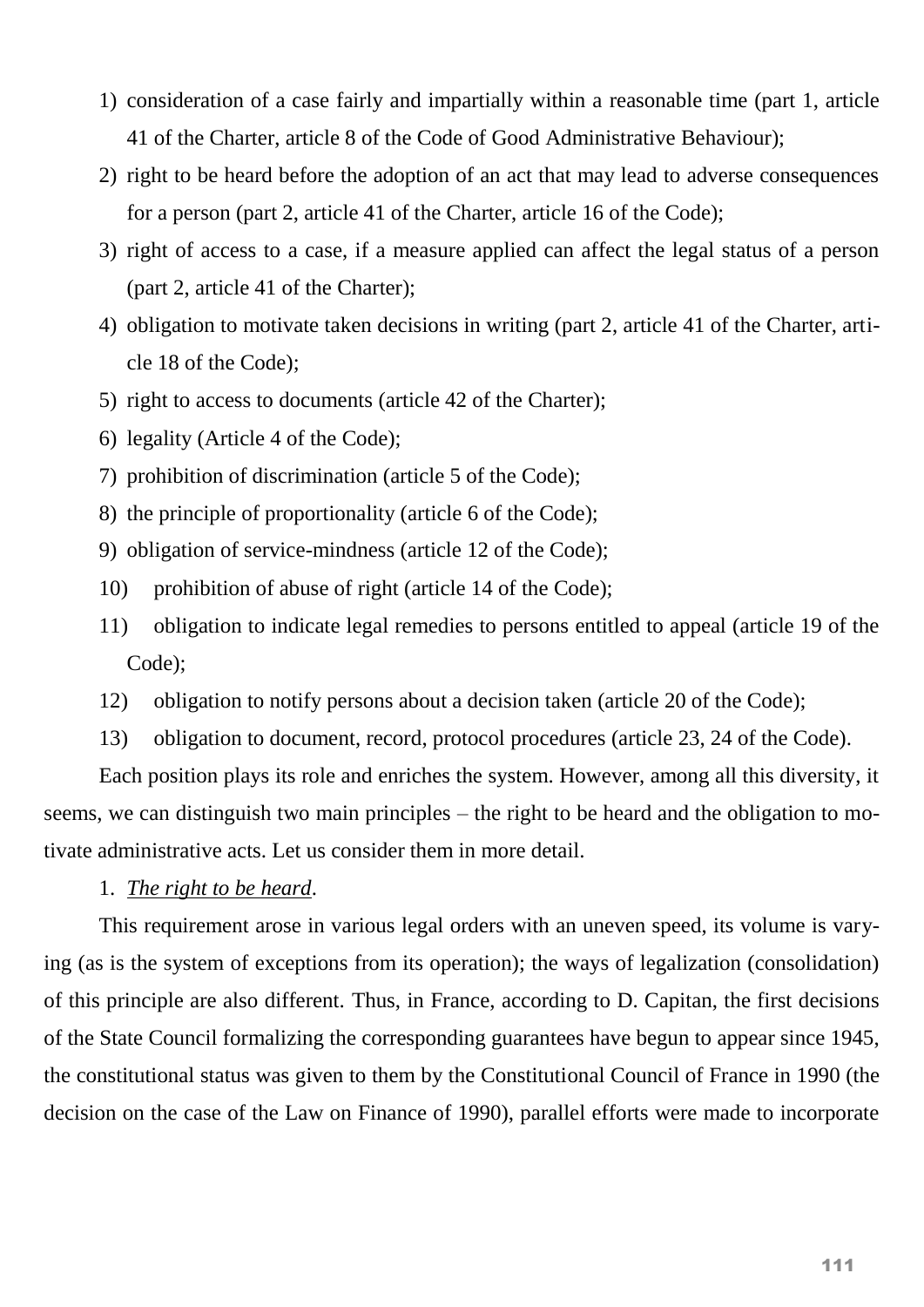them into the texts of individual regulatory legal acts.<sup>225</sup> However, in most European countries (and nowadays in many other states of the world) the principle of hearing on an administrative case "takes roots" in the specialized legislation on administrative procedures. Of course, its volume depends on the type of procedural relations: it receives its maximum development in formal procedures (like planning). But even for informal procedures there is a certain minimum standard. It seems that a classic example of this is part 4 of paragraph 43 of the Austrian Administrative Procedure Law (hereinafter referred to as APL): "Each party, in particular, should be given the opportunity to present and prove all aspects relevant to the case, ask questions to witnesses and experts present, and also speak openly and on the facts discussed, which were given by other participants in the procedure, by witnesses and experts, on other petitions and on the results of office submissions".  $226$ 

Of course, the operation of this principle is not absolute. So, part 2, 3 of paragraph 28 of the German Administrative Procedure Act of 1976 provides that a hearing may be omitted if:

1. an immediate decision appears necessary in the public interest or because of the risk involved in delay;

2. the hearing would jeopardise the observance of a time limit vital to the decision;

3. the intent is not to diverge, to his disadvantage, from the actual statements made by a participant in an application or statement;

4. the authority wishes to issue a general order or similar administrative acts in considerable numbers or administrative acts using automatic equipment;

5. measures of administrative enforcement are to be taken;

6. A hearing shall not be granted when this is grossly against the public interest.<sup>227</sup>

However, sometimes restrictions are formulated so vaguely that the effectiveness of the principle becomes unobvious. In particular, according to part 2 of article 34 of the Finnish Administrative Procedure Act, the decision on a case may be taken without hearing the party if:

(1) the demand is ruled inadmissible or immediately rejected as groundless;

(2) the matter pertains to admission to service or to voluntary education or training;

<sup>225</sup> See: *Capitan D.* Principles of the Administrative Process in Russia and in France // Administrative Procedures and Control in the Light of European Experience, under edition of T.Ya. Khabrieva and J. Marcu. Moscow: Statute, 2011. pp. 222-223.

<sup>&</sup>lt;sup>226</sup> Collection of Legislative Acts on Administrative Procedures, Almaty, 2013. p. 23.

<sup>227</sup> Collection of Legislative Acts on Administrative Procedures, Almaty, 2013. p. 165.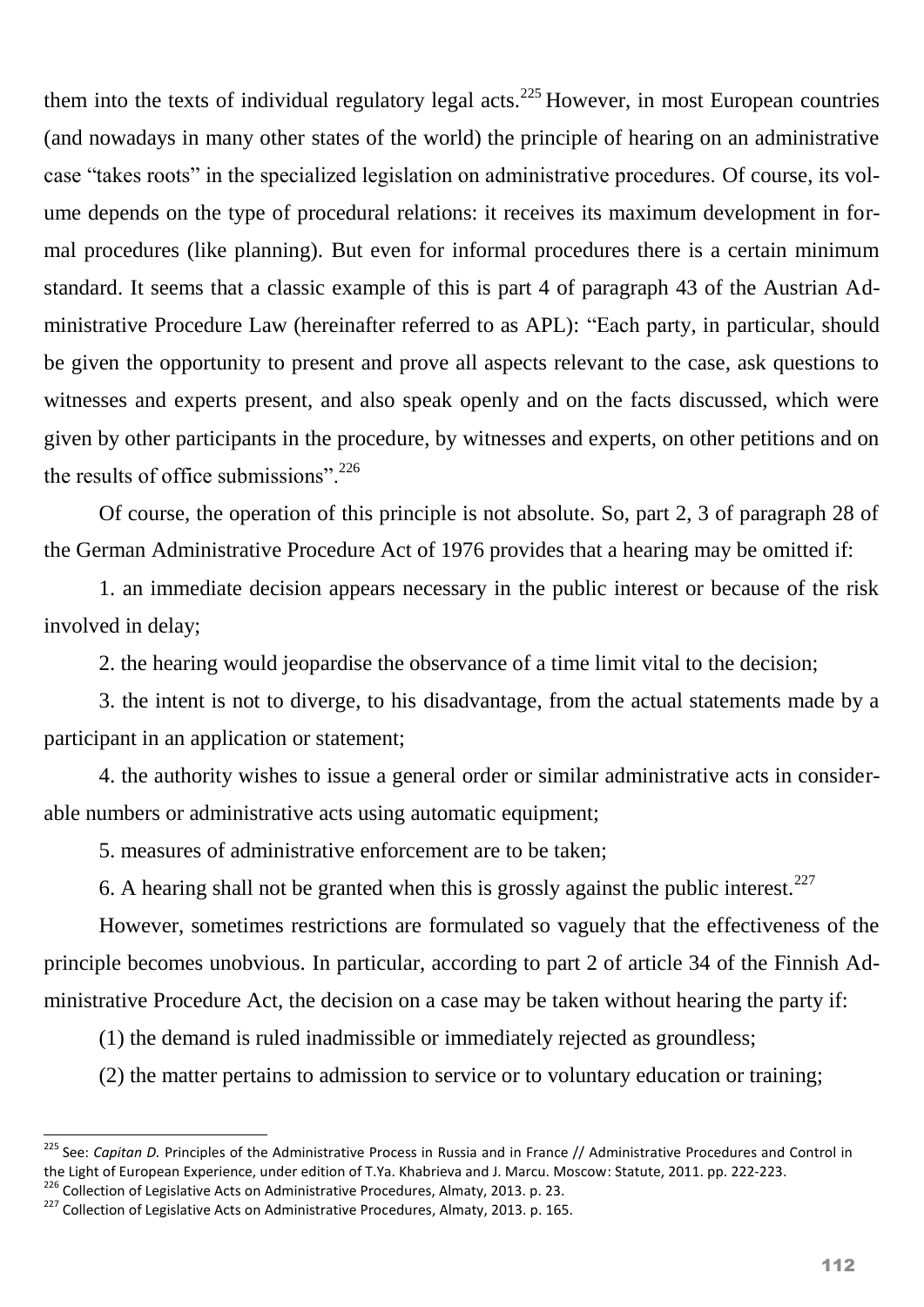(3) the matter pertains to the granting of a benefit on the basis of the personal characteristics of the applicant;

(4) hearing may jeopardise the objectives of the decision or the delay in the consideration of the matter arising from the hearing causes a significant hazard to public health, public safety or the environment; or

(5) the demand, which does not concern other parties, is approved or the hearing is for another reason obviously unnecessary.<sup>228</sup>

## *2. Obligation of an administration entity to justify an administrative act.*

According to H. Maurer's just remark, this principle (requirement) pursues the following goals. First and foremost, it forces the administration to analyze its own position more carefully and use the legislation and the actual circumstances of a case properly. Secondly, it provides citizens with an opportunity to better familiarize themselves with the act and make a decision – whether to contest it or not. Finally, thirdly, giving motives facilitates the work of appellate administrative and judicial bodies.<sup>229</sup> The requirement of motivation is quite abstract itself. Therefore, we think it is possible to welcome the attempts of individual legislators to specify the prescriptions about what is may actually be considered as motivation. As a good example, we can cite part 2, 3 article 61 of the Administrative Procedure Law of Azerbaijan: "When substantiating they must note the factual and legal circumstances of a case, evidence proving or rejecting these circumstances, as well as laws and other regulatory legal acts referred to in the adoption of the administrative act. If an administrative act has been adopted in the framework of discretionary powers, the administrative authority must clearly and precisely substantiate its considerations".<sup>230</sup>

However, like any other procedural principle, the requirement to justify an act has its limits. Thus, according to part 2 paragraph 39 of the Administrative Procedure Law of Germany, the justification is not required if:

1. when the authority is granting an application or is acting upon a declaration and the administrative act does not infringe upon the rights of another;

<sup>&</sup>lt;sup>228</sup> Ibid. p. 373.

<sup>229</sup> Cit. by: *Kunneke M.*, Tradition and the Modification of Administrative Law. Anglo-German Comparison, 2007. pp. 149-150.

<sup>&</sup>lt;sup>230</sup> Collection of Legislative Acts on Administrative Procedures, Almaty, 2013. p. 71.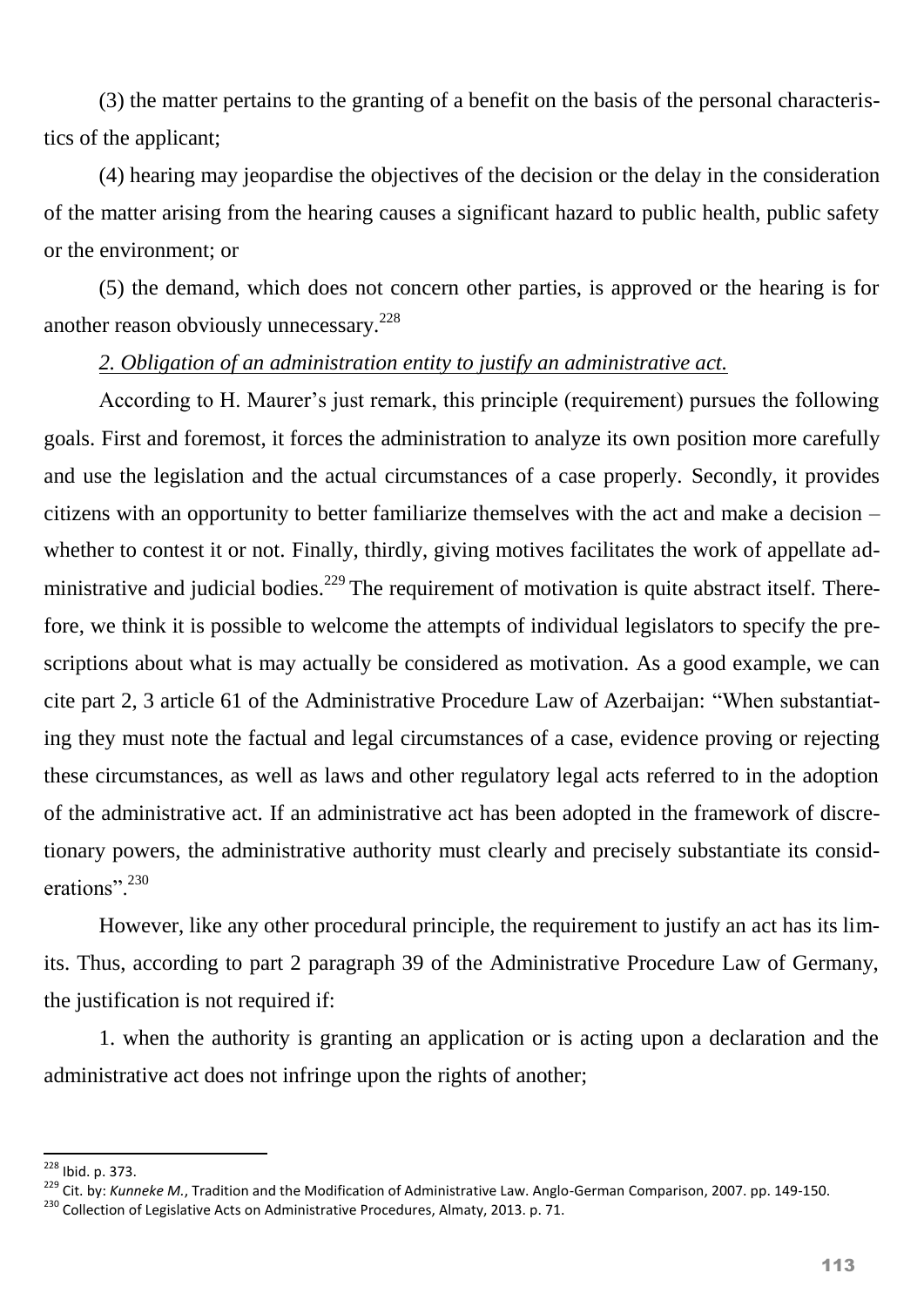2. when the person for whom the administrative act is intended or who is affected by the act is already acquainted with the opinion of the authority as to the material and legal positions and able to comprehend it without argumentation;

3. when the authority issues identical administrative acts in considerable numbers or with the help of automatic equipment and individual cases do not merit a statement of grounds;

4. when this derives from a legal provision;

5. when a general order is publicly promulgated. $^{231}$ 

It is not difficult to note: the continental European tradition largely derives from the derivativeness of the principle of justification of an act from the right to be heard. At the same time, it seems possible to find another parallel: there is a close genetic link between the obligation to justify the act and the possibility of its appeal. If an administrative act cannot be appealed (for example, an interim act that does not affect the further course of the procedure), then, we think, it is not necessary to justify it. On the contrary, an act that resolves a case on its merits or prevents its further consideration (for example, refusal to accept the application, termination of the proceedings, refusal to transfer the case to a competent person), under a general rule, must be justified.

So, first of all "good administration" is a set of procedural requirements, that are different and not always homogeneous. On the one hand, their volume is very different: from relatively "large", informative (like the right to a hearing) to discrete, "small" (for example, the obligation to maintain a protocol on an administrative case). On the other hand, the degree of their formalizability is also dissimilar. From relatively legalized provisions (the requirement to provide information and documents to the participants of a procedure) to ones that do not seem to have legal content (for example, service-oriented approach). The legal basis for "good administration" originated at the supranational level, but it seems that in many respects it is for this reason the common-European requirements have been still extremely abstract. Their specific legal content is formalized by judicial decisions and national legislators.

To what extent are these procedural guarantees relevant to the Russian administrative law?

 $231$  Op. cit. p. 171-172.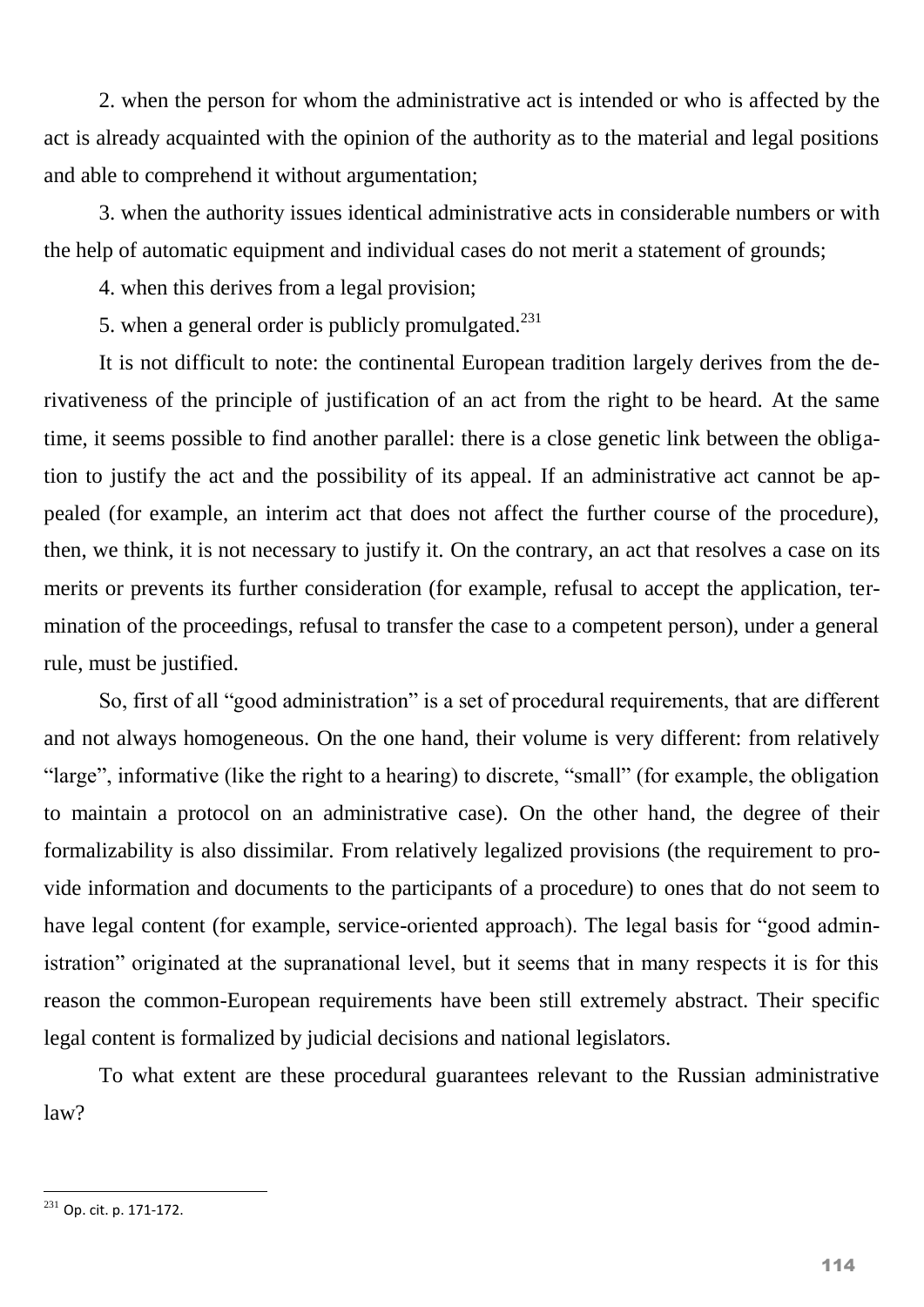Paradoxically, but at the present time in the Russian administrative law, exactly protective procedures are the closest to the standards of "good administration". In accordance with the Code of Administrative Offenses of the Russian Federation, participants to the proceedings on administrative offenses have the right to be heard, to be notified, to have access to the materials of a case, to a justified decision, etc. Positive procedures in this matter are substantially inferior to jurisdictional ones. For example, the requirement of justification is usually enshrined in respect of unfavorable (burdensome for an addressee) non-jurisdictional administrative acts. It is mainly about cases when administrative bodies, officials refuse to satisfy applicants' requirements.<sup>232</sup> In the case of the right to be heard the situation is more difficult. This rule is most clearly manifested in formal procedures with public hearings. In the part of public hearings, the Russian legislator, albeit with varying success, but still strives for a foreign model. However, the overwhelming majority of Russian "informal" procedures in fact do not recognize such an important guarantee for participants of administrative procedures.

In conclusion, we note that within the framework of European experience the principles of administrative law, the continuation and refinement of which are the principles of administrative procedures, have been being worked out for at least two centuries (XIX-XX centuries). At the first stage, in the parlance of the great G.W.F. Hegel, "self-knowledge of the spirit" and the derivation of general principles from separate legislative acts were going, attempts were made to construct them logically, which was not always a simple task. Since the middle of the last century the process of positivization of general principles began by consolidating them primarily in the acts of constitutional legislation (which was inevitably accompanied by extensive interpretation of constitutional courts). The next step was marked by the codifications of general administrative law, including the adoption of laws on administrative procedures that enshrine the principles of administrative procedures themselves. Finally, at the present time the process of Europeanization and internationalization of administrative law, administrative procedures and their principles is going on.<sup>233</sup>

<sup>&</sup>lt;sup>232</sup> See: Article 29 of the Federal Law No. 218-FL On State Registration of Real Estate from July 13, 2015, article 5 of the Federal Law No. 256-FL On Additional Measures of State Support for Families with Children from December 29, 2006, article 14 of the Federal Law No. 99-FL On Licensing of Certain Types of Activities from 4 May 2011.

What is more, in the last law even this rule is truncated. For example, with respect to refusal to reissue a license (Article 18 of the Law), the requirement for justification is not established.

<sup>233</sup> See: *Sommermann K.P.* Op. cit. pp. 45-61.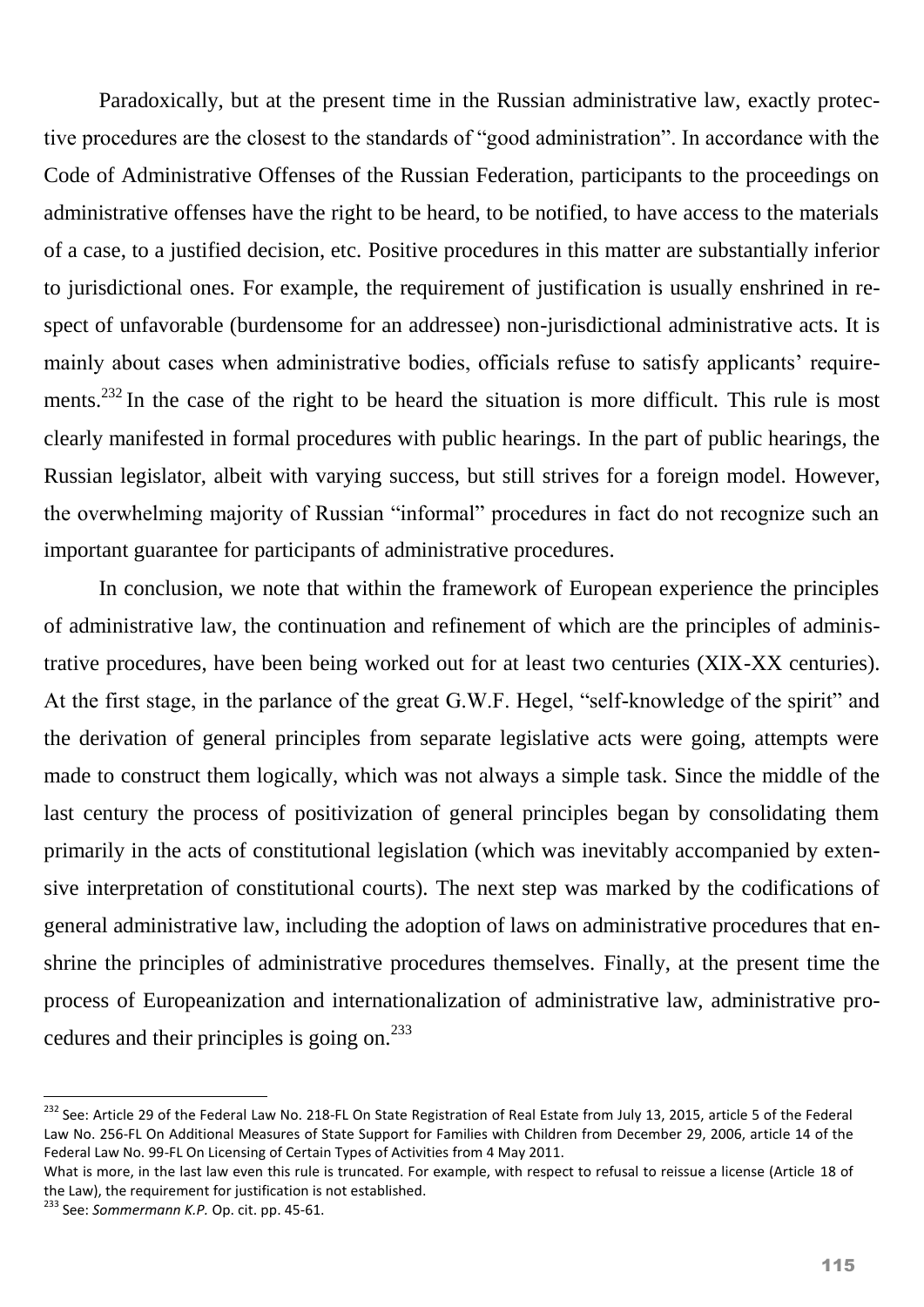An impartial analysis of Russian reality leads us to conclude that, from the point of view of the described logic of the development of administrative law, we are at the level that generally corresponds to the nineteenth century, when the principles are empirically derived from the texts of individual normative acts and judgments.<sup>234</sup> It is truly amazing how has Russian positive administrative law (i.e., *managerial* law itself) evolved throughout its history without a coherent unified system of principles? The indifference to this problematic of the Russian doctrine and legislator jeopardizes the unity and very existence of this great but so far chaotic branch.

The leading role in this "construction" of administrative law should be played precisely by the principles of administrative procedures, which, as has already been mentioned above, have to cover virtually all areas of public administration. And here an important question arises: whether is it worth to focus on the natural process of "sprouting" of the administrative procedures principles in judicial and administrative practice, or is it impossible without corresponding efforts of the legislator?

We think the answer is obvious. As is rightly noted in the research literature, the experience of the overwhelming majority of European countries is based on the "legalization" of the principles of procedures by the relevant laws.<sup>235</sup> This has a profound meaning, since it is the legislator who can put the "last point" in lengthy and not always constructive discussions about whether, for example, the constitutional duty of motivation only applies to judicial decisions or also to administrative acts (as it took place, for example, in Italy).<sup>236</sup> In general, it is the legislative framework that is most preferable from the point of view of citizens' interests, which are far from being always able to understand the nuances of judicial practice.<sup>237</sup> We add: but even if all of them became experts in jurisprudence immediately, references to judicial precedents would hardly be convincing for officials-normativists. This is even more urgent for Russia and other post-Soviet countries, given the fact that here the formation of legislation on administrative procedures goes at best in parallel with judicial practice (and not rarely precedes the latter).

<sup>&</sup>lt;sup>234</sup> This conclusion does not apply to tort administrative law, which just got hypertrophied development in the Russian legal system.

<sup>&</sup>lt;sup>235</sup> The Swedish Agency for Public Administration, the principles of good governance in the member states of the European Union, 2005. pp. 72-74

<sup>236</sup> *Guido Corso*, Administrative Procedures: Twenty Years Later, Italian Journal of Public Law, Volume 2, no. 2/2010, pp. 274- 275.

<sup>&</sup>lt;sup>237</sup> The Swedish Agency for Public Administration, the principles of good governance in the member states of the European Union, 2005. p. 77.